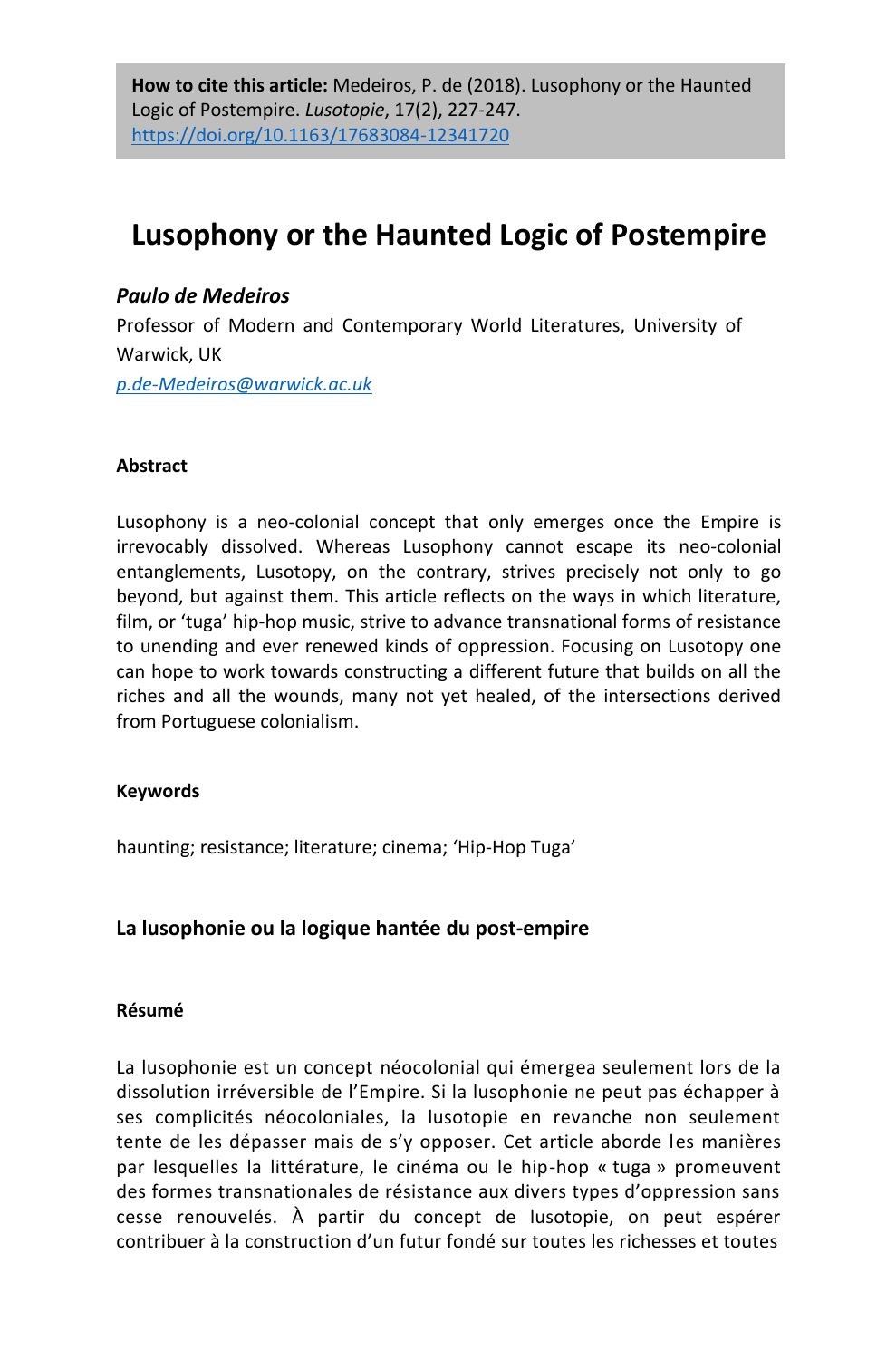les blessures – certaines encore béantes – provoquées de manière intersectionnelle par le colonialisme portugais.

## **Mots-clefs**

spectre; résistance; littérature; cinema; "Hip-Hop tuga"

# **A lusofonia ou a lógica assombrada do pós-império**

#### **Resumo**

A lusofonia é um conceito neocolonial que só emerge depois da irreversível dissolução do império. Se a lusofonia não pode escapar das suas cumplicidades neocoloniais, a lusotopia, ao inverso, tenta não só ultrapassá-las como opô-las. Este artigo reflete nos modos em como a literatura, o cinema ou o hip-hop 'tuga', tentam avançar formas transnacionais de resistência aos vários tipos de opressão continuamente renovados. A partir do conceito de Lusotopia é possível ter esperança de contribuir para a construção de um futuro com base em todas as riquezas e todas as feridas, muitas ainda em aberto, das intersecções ocasionadas pelo colonialismo português.

#### **Palavras-chaves**

assombramento; resistência; literatura; cinema; "Hip-Hop Tuga"

*(…) Und dieser Feind hat zu siegen nicht aufgehört.* Walter Benjamin

Frequently, Lusophony is described as a kind of dream; although more often than not it is also denounced as a nightmare. Eduardo Lourenço, easily the most distinguished of commentators on this topic, has himself, in his inimitable style, described the multiple paradoxical contradictions intrinsic to what he has termed a mirage (Lourenço 1999). At least since the 1990's, especially after the 17th July 1996 official inauguration of the Community of Portuguese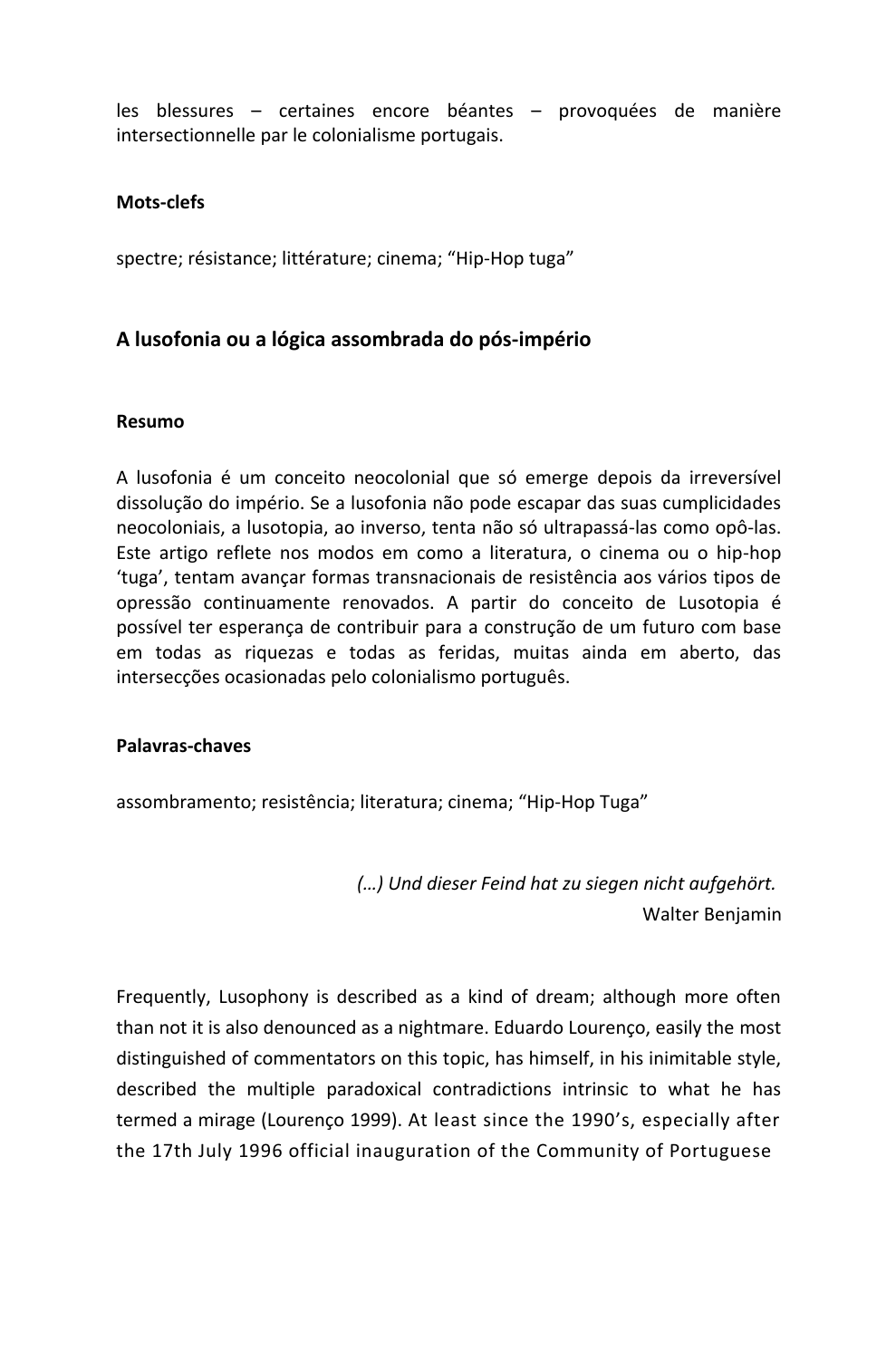Language Countries (CPLP), much has been written about it, its history, ambitions, failures, and possible futures (Cahen 2015). It is never too much to insist on the crucial distinction between Lusophony and Lusotopy. Whereas Lusophony cannot escape its neocolonial entanglements, Lusotopy, on the contrary, strives precisely not only to go beyond, but against them. As Michel Cahen and Irène Dos Santos point out in the Introduction, "The concept of lusotopy makes it possible, in the social sciences, to express realities outside neoimperialist ideology". Besides the obvious investment of the CPLP, Lusophony has also been debated by academics, artists, writers, politicians and there have been numerous published essays, as well as conferences dedicated to the topic. Polemics between those who see Lusophony as a wonderful force for bringing about a new kind of supra-national community and those, with whom I would side, that see it rather as either a form of delusion at best, or ultimately a thinly veiled neo-colonial instrument, have been going on at least since the extensive volume of *Lusotopie*, « Lusotropicalisme. Idéologies coloniales et identités nationales dans les mondes lusophones » (1997), followed by Alfredo Margarido who published his denunciation in *A Lusofonia e os Lusófonos. Novos Mitos Portugueses* in 2000. More recently, a number of detailed and varied essays have significantly enlarged the debate and, it would seem, have dealt with it, exposing many of the problems associated with the concept and the very term, while still recognizing the ambition of bringing the various literatures written in Portuguese in closer contact. Perhaps the most extensive collection of essays on the subject so far is the one assembled by Moisés de Lemos Martins, *Lusofonia e Interculturalidade*. *Promessa e Travessia* (Martins 2015). His introduction is very valuable to trace the development of the concept and various uses to which it has been put. Although fully aware of the common traps associated with the concept, Martins still maintains a very positive attitude to it. Here, I will simply note further the work of Paula Medeiros on "Lusofonia: Discursos e Representações" (2006) as a sort of model, inasmuch as it attempts a thorough, and as neutral as possible, discussion of the concept and its representations. But, not only has Lusophony by now become a sort of cottage industry of its own, there are still those whose desire for the dream of another form of transnational community as dangled by the idea of Lusophony is just too tempting. And so even when it would seem that nothing more could be added to the debate to make absolutely clear how problematic the notion of Lusophony is, a renewed attempt at exposing the many fallacies of Lusophony is still called for, as it probably will repeatedly keep being called for in the foreseeable future. As António Pinto Ribeiro aptly puts it in what is one of the most provocative, yet lucid, reflections on this subject: "Lusophony is the last trace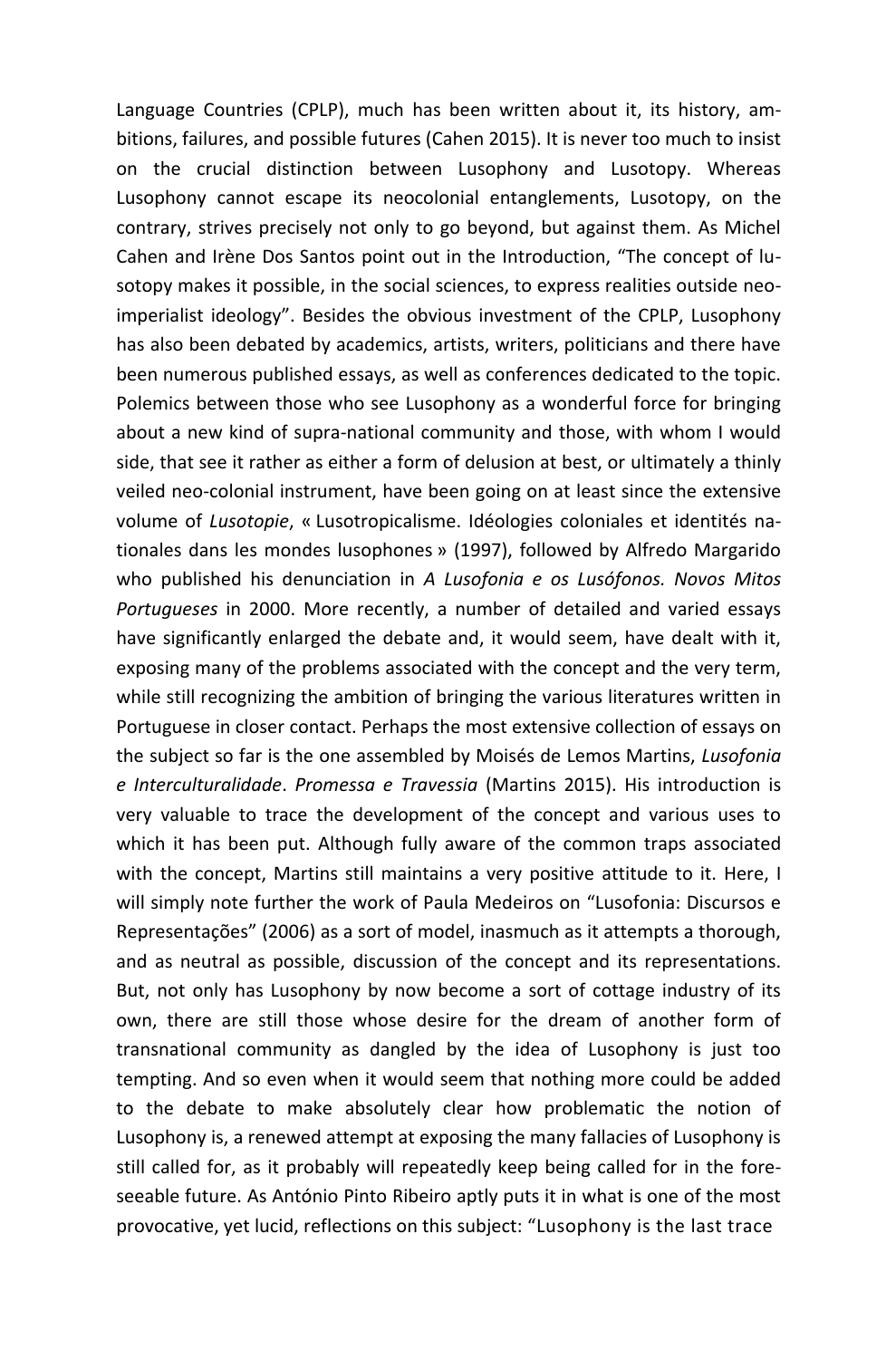of an empire that no longer exists, and the last impediment for adult work on the multiple identities of the countries where Portuguese is spoken" (Ribeiro 2013; Ribeiro in this issue).

Far from just deploying bombastic rhetoric, if António Pinto Ribeiro's analysis can be faulted, then for its brevity that forces a great deal of historical condensation as when he imagines a "history" for Lusophony that would stretch back to the nineteenth century's "scramble for Africa". Of course the whole trajectory of Portugal's imperial and colonial enterprise would have to be brought in for reflection and not just that moment already marked by the loss of Brazil in 1822, and not only the muscle flexing of the key European powers that would find its blatant expression in the Berlin conference of 1884-85 and the British Ultimatum of 1890. As right as António Pinto Ribeiro is, when he views Lusophony as too vague a concept – and as a kitsch version of what could be good relations between the new nations and their erstwhile colonizer – I would prefer to keep Lusophony properly as a concept that only really emerges once the Empire is irrevocably dissolved. $1$  Doing so does not remove any of its vagueness; nor does it make less a piece of kitsch of course. But it makes clearer just how neocolonial a concept it is and why it depends on that very vagueness so as to insidiously attempt to preserve old lines of privilege and domination. As the trace of lost empire Lusophony would be above all a form of phantasmatic absence even if not quite a sort of negative epistemology as António Pinto Ribeiro also claimed. For, although I fully agree with him that the focus on language, culture, and the seemingly unassailable pieties of a "shared history" from which slavery is always conveniently elided, often masks the economic reasons behind Lusophony and other neo-colonial instances of global capitalism, I do not see the two as always necessarily linked in a causal relation. Crediting Lusophony with epistemological force (negative or otherwise), might simply give it too much credit. At bottom, it is just another instance of false consciousness, as much as anything else ready-made for self-consumption in Portugal as it might aspire to still play a global role. To be perfectly clear: there is no unique Portuguese situation here. If anything, the snare of Lusophony is hardly distinguishable from its model, Francophony, except for its smaller scale and diminished influence. Or, as has been shown in the wake of the June 2016 referendum in the United Kingdom to separate that country from the EU in order to embrace a "Global Britain", the hopes of building a future based on the ashes of empire and the Commonwealth are as just

<sup>1</sup> Michel Cahen notes that the pair of terms 'Lusophone' and 'Lusophony' were presumably first used by David Birmingham who derived them from their French cognates, in 1973, and widely taken over in Portugal after 1974.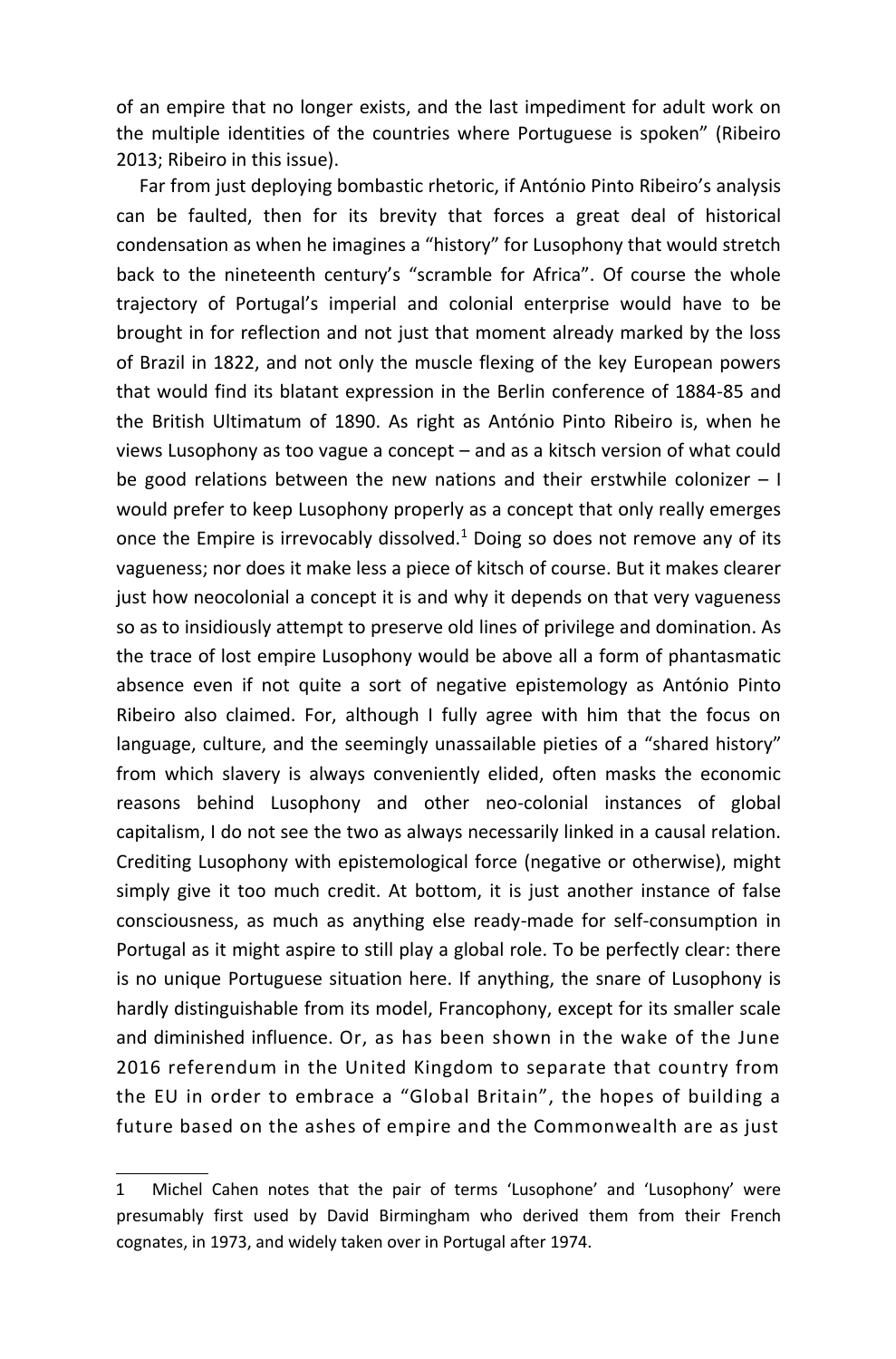as empty. As a recent *Guardian* headline expressed it, "Foreign Office policy of Global Britain is 'superficial rebranding'" (Wintour 12 March 2018).

#### **1 Imagination of the Centre**

Defenders of Lusophony might object to such a simplified, even distorted, view that would only consider economic considerations and leave out what to some, would be its very essence, the Portuguese language and the Portuguese culture or the various cultures that would have evolved through contact with the Portuguese. So it might be instructive to suspend for a moment the view that foremost economic interests drive Lusophony and all other such neocolonial tools to ask what exactly might be at play here. From the various more levelheaded studies of Lusophony I would like to refer briefly to a recent essay by Michel Cahen. In "'Portugal Is in the Sky': Conceptual Considerations on Communities, Lusitanity and Lusophony" Michel Cahen starts his argument with a bold but necessary claim predicated, as he notes, on his being a historian: "This contribution is that of a historian rather than a specialist of the literature on Lusophone culture. It therefore comes as no surprise that this piece starts by stating that such a culture does not exist" (Cahen 2013: 297). While freely recognizing the existence of several cultures that, using Portuguese to express themselves, might be labeled as Lusophone, Michel Cahen asks two crucial questions that expose a key fallacy in the claims made for Lusophony as a kind of forge for a new form of supranational community that would resist and present an alternative for the hegemony of English and the various dominant Anglophone cultures: "does the fact that they use Portuguese make these phenomena specifically Lusophone? Are the Portuguese Lusophone? Are the French Francophone?" (Cahen 2013: 297). Indeed the level of naïveté at best, or downright blind narcissism at worst, that would pretend to see the various cultures formed in the former Portuguese colonies as "sister" cultures while ignoring precisely all the differences that make them unique does not hold much scrutiny. Even if the term "Lusophone" might be used in certain circumstances as an expedient shorthand – and even so an explanation should never be left out – it should not hide that if anything binds those cultures together is foremost a shared history of oppression, domination and racism in which some were oppressed and others oppressors. Granted, reality is never just clean-cut and one would have to take further into consideration how jagged the lines of race, class and gender are.

Michel Cahen's second question, on whether the Portuguese also are Lusophone, might appear as a simple jest, yet it points out to the fact that what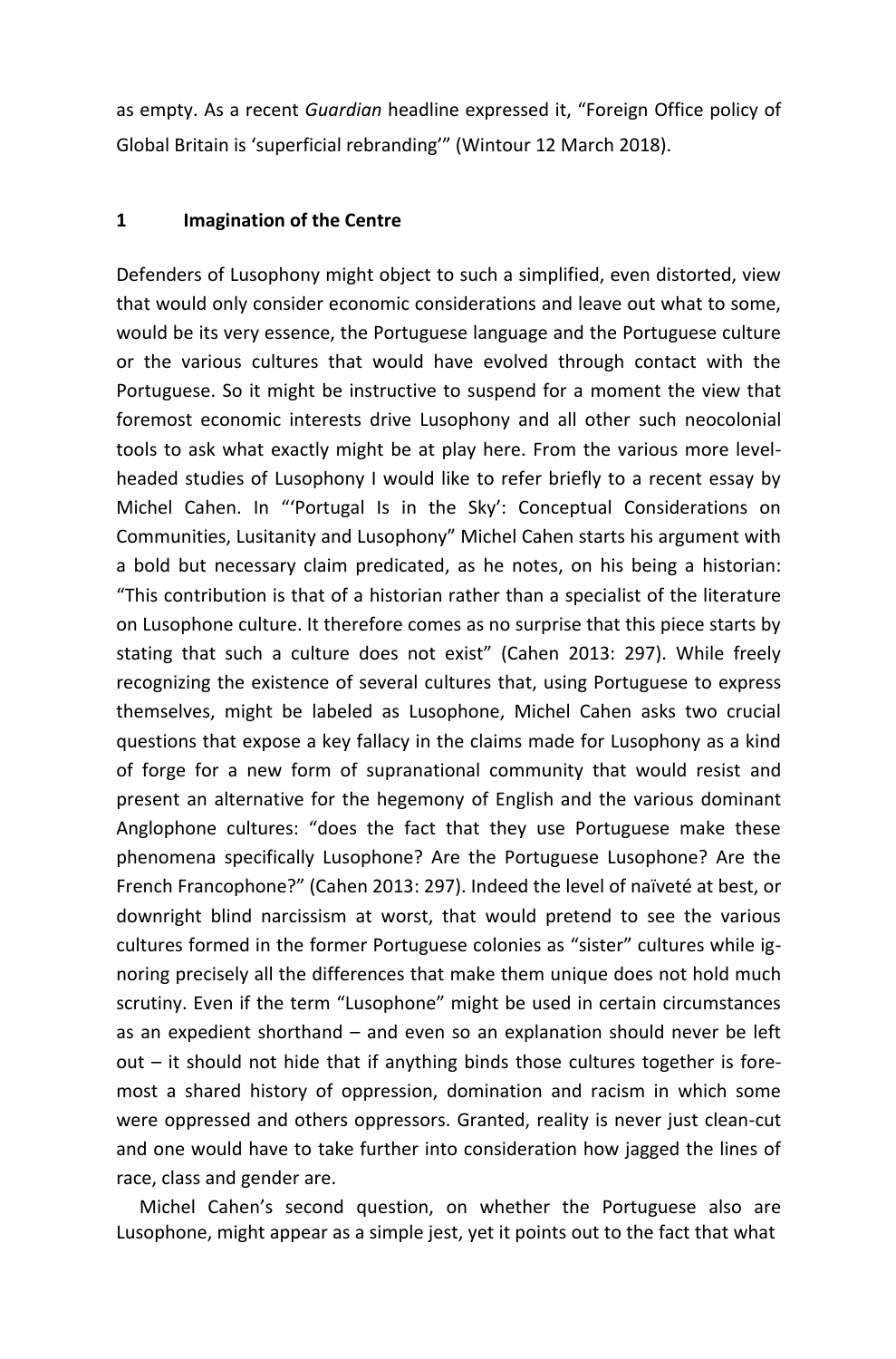is held as a key factor for integration can actually be an essentially divisive one placing a wedge between people based on simple – and often racist – dichotomies between (former) metropolis and (former) colony. The way in which Michel Cahen then follows up that question with the very similar one concerning whether the French might be Francophone is instructive inasmuch as for a long time the division between what was considered French literature and Francophone writing seemed unassailable. That such rigidity seems to have been somewhat less formative in the Portuguese case, judging by the shelves at bookstores or syllabi in University courses (outside Portugal at least) should not blind us for even a moment. Literary history, with few exceptions, is still predominantly organized along strict national lines. If the question in Portugal might have been less pronounced than in France (and that is by no means certain), then only because of the links Lusophony maintains to that other shibboleth of what one is tempted to call out as the Portuguese ideology: Lusotropicalism. As much as it is important to keep the two distinct, it also must be noted how close Lusophony does come to Lusotropicalism, its racialized (and racist) structure and its claim at excepcionality, all of which not only hark back to colonial times but also still inform much of the present.

Without any interest in polemicizing I still would like to be clear on some key points of contention. To start with, the very terms Lusophony, and Lusophone, are an unfortunate derivative of the French and as such, not only vague but above all more indicative of Portugal's own subalternity, its semi-peripheral position, to follow on Immanuel Wallerstein's World-Systems Theory and the seminal use made of it by Boaventura de Sousa Santos in his essay "Between Prospero and Caliban" from 2002. Freely, some of the assumptions that study made have been properly questioned further, but its impact and its opening up of a properly postcolonial line of questioning of national identity have still not been fully absorbed by the general public. As already mentioned, the term Lusophone can be used as a kind of shorthand, provided its problematic nature is noted. A case in point would be when wanting to refer to the cinematic productions stemming from the various countries where Portuguese is an official language. On the one hand it would appear that Lusophone would be even more amiss in this context as other languages besides Portuguese are also used in those films. Yet, using the term has the advantage of calling attention for a kind of cinema that often is transnational already in terms of casting, location, financing, production and distribution. And which also still shares, among its constituent parts, a given invisibility, both in terms of critical reception and study, as well as with reference to public familiarity. Also, its excessive focus on Portuguese as a language is more telling of Portugal's anxiety towards other,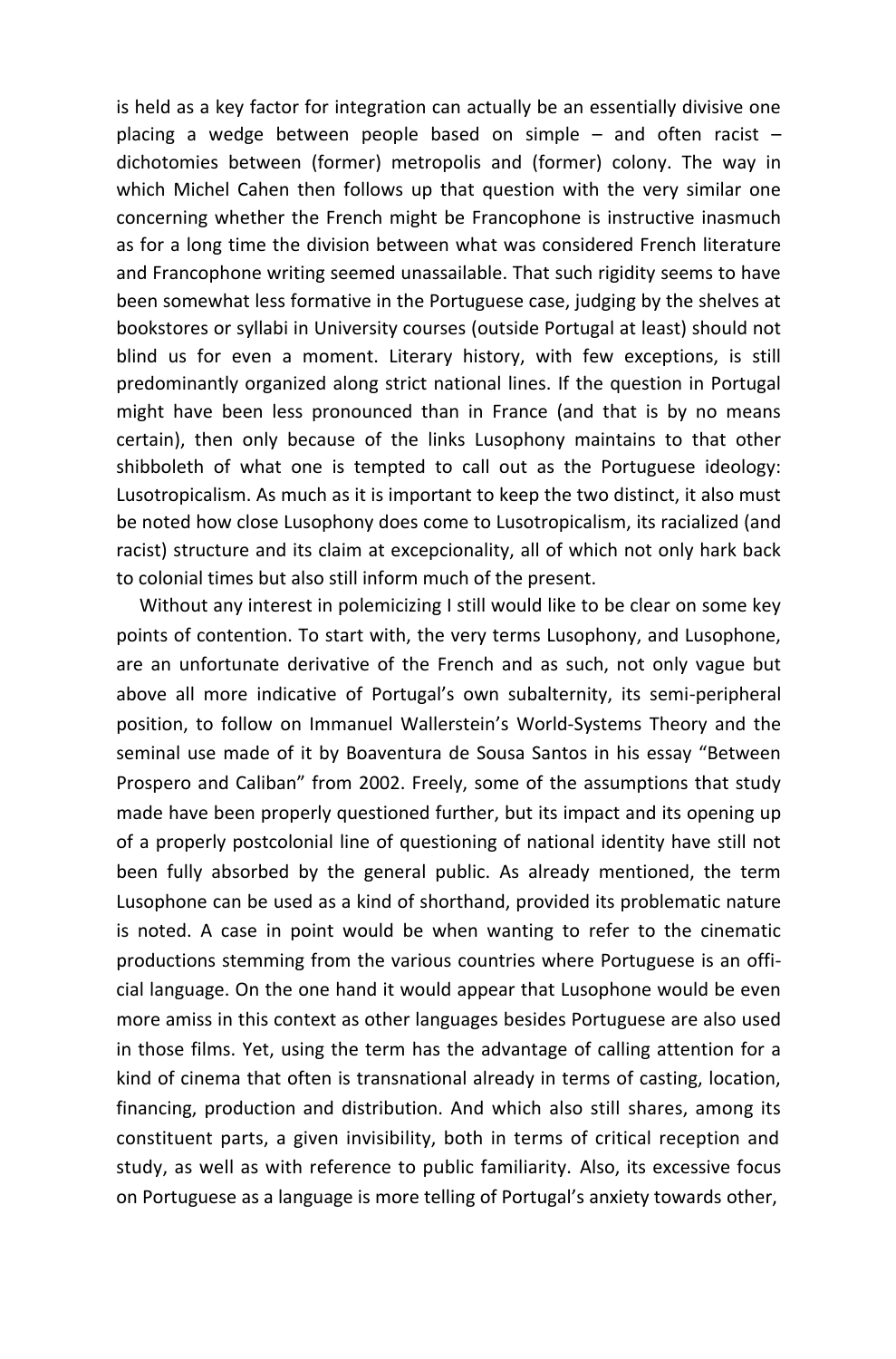stronger, colonizing nations such as Great Britain and France. That in itself is already questionable but what is more problematic, more pervasive, and, perhaps more ignored, is how the use made of Portuguese to defend the centrality of Lusophony often is a simple one-sided, and doomed, assumption that Portugal would still be the center of Lusophony. Obviously, this imagination of the center is complex and would necessitate an entire study to do anything more than merely scratch at it. But the very notion of heritage would need to be examined and challenged. With regard to the unparalleled language games and virtuosity Mia Couto has deployed for most of his writing, it is obvious that even in the terms of Lusophony – that is, under the belief that a supranational community based on shared cultural markers and, above all, language exists – influence and legacy must be seen as multi-faceted, and, above all, multidirectional (to use Michael Rothberg's apt term) processes. As long as one remains attached to the delusional idea that Portugal would have given the other nations the gift of language, there is no real possibility to imagine, and work on, a different, hopefully more equal, future. Only when one fully assumes that cultural – and linguistic – influence is never a one-way street can one hope to start working towards that, still largely utopian, future so often promised by the paragons of Lusophony.

# **2 Transnationality**

If we are serious about building on the legacy of Portugal's imperial and colonial enterprises, then a first step should be to reflect on, and think through, just what that legacy is, and be prepared to accept that, more often than not, it is a negative inheritance. Clearly, this must be understood as a European question and not just a Portuguese one:

The negative inheritances of Europe are many and take the form of loss, cruelty, abjection, the economies of murder, ruination and haunting. One possible function of cultural memory studies in conjunction with postcolonial studies might be to work against such forces that would encase European identity in mythical ethnic, theological and teleological constructs and point out the way to a multiplicity of European identities that would remain in flux and hospitable to cultural transfers.

Medeiros 2012: 60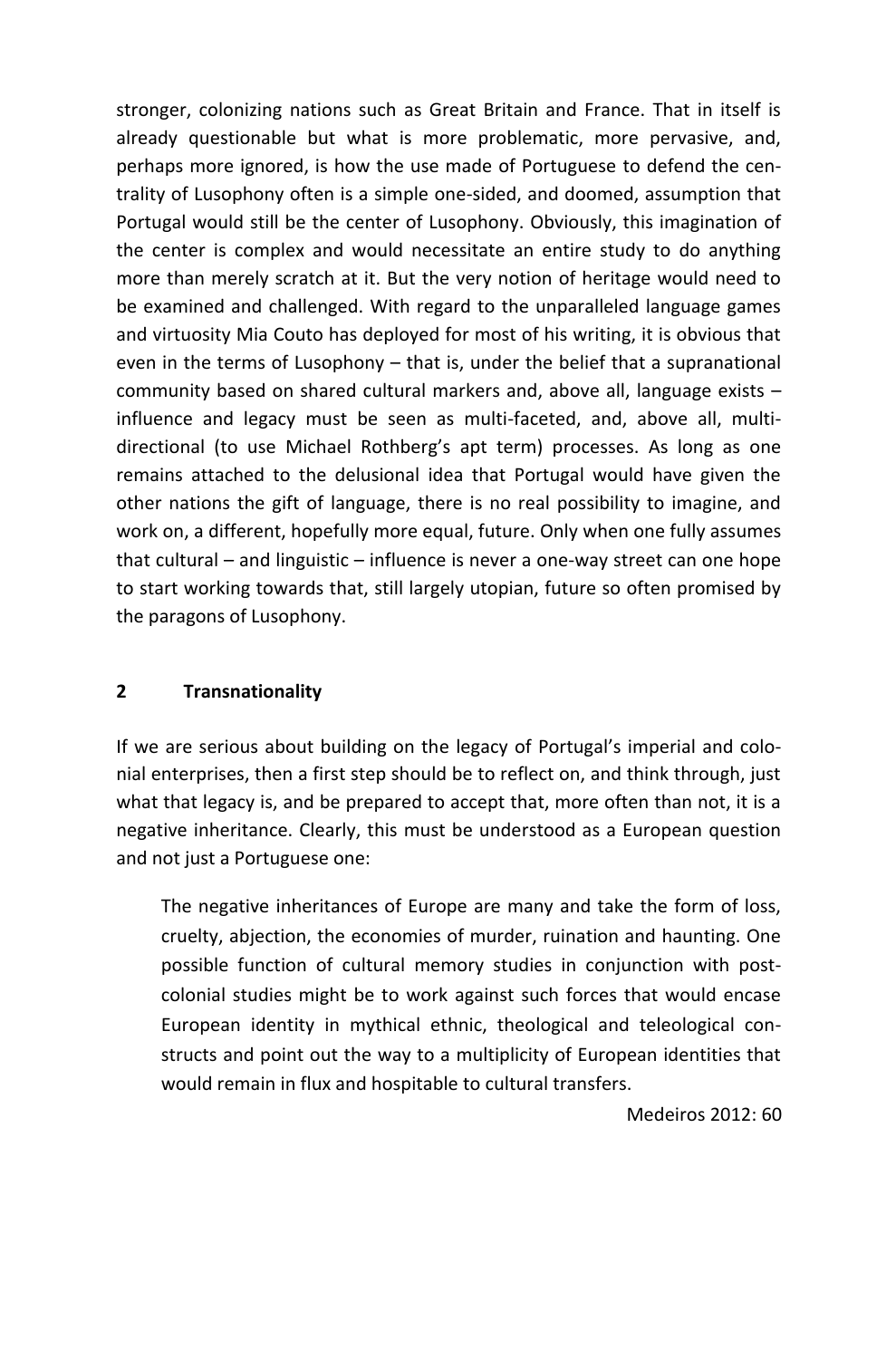For the purpose of understanding Lusophony, of course, that larger context, though not ignored, can remain on the background. Cultural memory, like any other abstraction invoked to justify collective identities, and often enough impose policies is never natural, transparent or innocent. Consider for instance, that even for as versatile a thinker as Eduardo Lourenço, who is fully aware that the notion of Lusophony has significantly different meanings in the different countries it would supposedly bring together, Lusophony is still inextricably attached to a canon subsumed under the same hallowed names of Portuguese letters: "Fernão Lopes, Gil Vicente, Bernardim, Pêro Vaz de Caminha, Camões", to which we could freely add that of Fernando Pessoa (Lourenço 1999: 174). Obviously contemporary artists engage, as always, with tradition. And any canon can be deconstructed. But to insist on just reaching, unquestioningly, to the canon is to transform it into a set of museum pieces locked in the past. At present I would like to make a few suggestions in the hope of sketching some lines of flight.

First of all, some brief considerations, in need of further development elsewhere, on literature. Since literature has often been used as the privileged means to carry on the perceived cornerstones of any given culture and nation, it cannot be entirely left out of these considerations. At the same time, precisely because it has been so instrumental, and instrumentalized, to construct certain views of the nation, literature necessitates a more detailed consideration if it is to retain its importance in the light of newer media. So, and this must be clear, no setting aside of literature is meant. Even if the number of readers in the population remains disproportionally small, literature's ability to move and engage people, its capacity to mobilize and resist oppression, and to endure throughout the ages and beyond fashions make it a preferred line of flight. Nonetheless, any discussion of literature must take into account the present and the profound changes – some for better, many for worst – our society is undergoing as we have entered the twenty-first century. Canonical works will remain key to anyone with any sensibility; but not just the canon of tradition and not in splendid isolation. 1974, for all the flaws one may want to see in the processes leading to and evolving from the Carnation Revolution, is an important caesura in the History of Portugal and of the territories then still colonies but soon to become independent nations. As such, works published after date, many of them by African writers, and also including all of Brazilian literature, are of great relevance to understand Lusophony.

This should be obvious especially as Lusophony is, to a great extent, a concept that takes wings only after the irrevocable end of empire. Then, there is the question of how best to approach literature from the perspective of Lusophony. It should be also clear that the still normative model of the nation-state to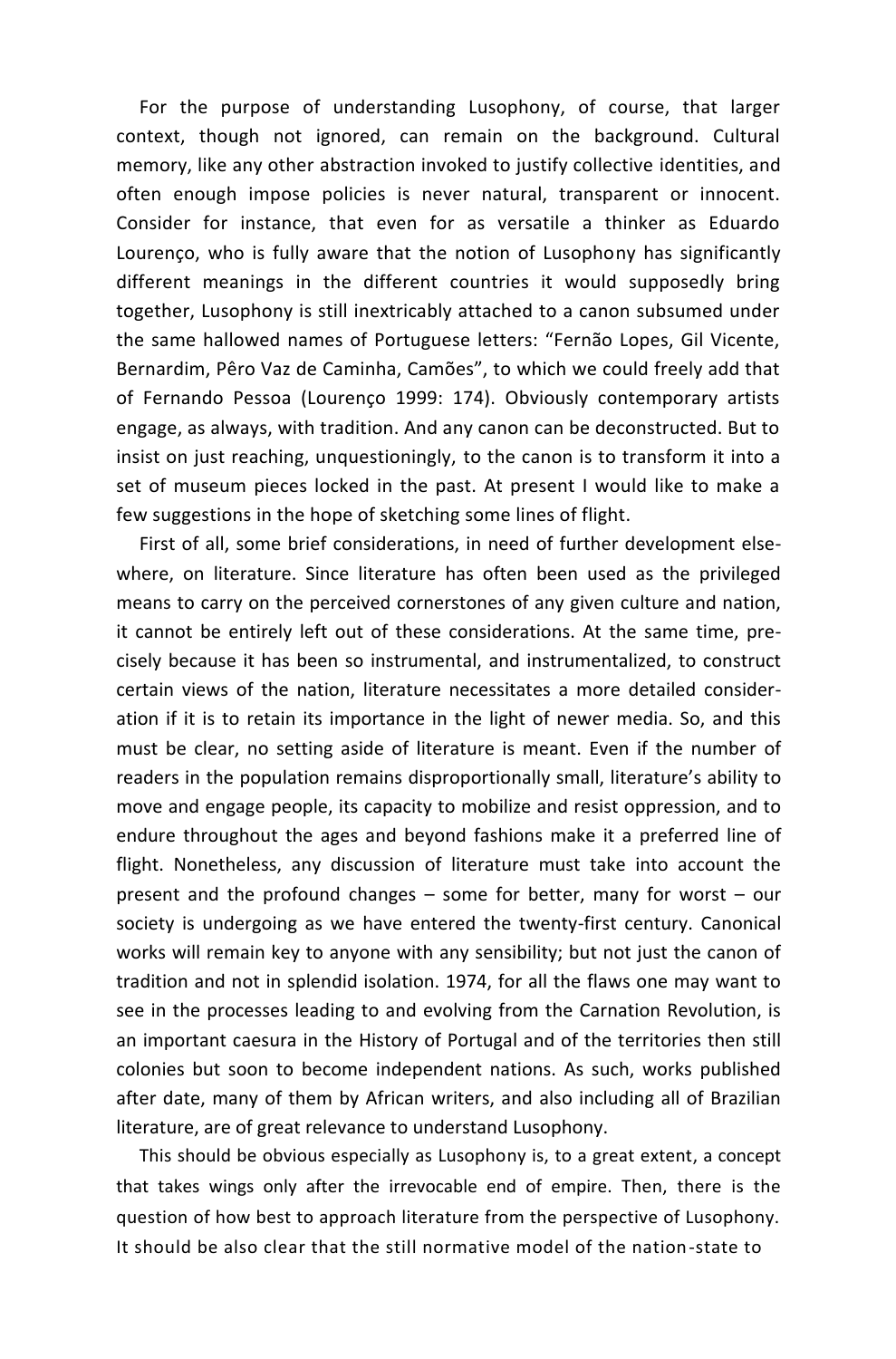map literary works is not only ideological compromised but also short sighted. And so is the apparently more expansive and inclusive traditional comparative literature methodology. Strictly understood, such methodology would require that works to be analyzed would be written in different languages, or otherwise stem from different cultures. However, especially relevant for the notion of Lusophony, is the comparative study of the various literatures written in Portuguese as championed by Benjamin Abadala Júnior for almost two decades in works such as *De voos e ilhas: Literatura e comunitarismos* (2013). Such comparisons may yield significant amounts of information and fresh insights into the works studied. However, why stop at the linguistic border between Portuguese and other languages. Ana Margarida Fonseca in a recent article (2013) makes the excellent suggestion to expand the study of Lusophony so as to embrace what she terms *Literatura-Mundo.* A welcome suggestion, which, in my perspective, has one intrinsic flaw. The World Literature concept operative in Fonseca's argument (and the Portuguese term itself is problematic inasmuch as it does not quite reflect the English or German, and leans heavily on the French, which, however, has a different connotation altogether) can be termed rather traditional and as such not only largely Western centric but also predicated on the traditional canon. Inasmuch as such a canon hardly includes any work written in Portuguese, Fonseca's proposal would work towards expanding it and, in the process, gain added visibility to works written in Portuguese that might be deemed sufficiently worthy of inclusion. In my perspective – but this is what needs further development – it would be more logical to work with a concept of World-Literature that would actually be more suitable to the historical conditions of the Lusophone sphere. From the various notions of World Literature currently circulating, the one theorized by the Warwick Research Collective (WReC) in the 2015 collective book *Combined and Uneven Development: Towards a New Theory of World-Literature* (2015) would be a better fit. Drawing as it does on the work of Immanuel Wallerstein, among others, and the notions of centre, periphery and semi-periphery, $2$  the WReC provides a more suitable model to understand the semi-peripheral role

<sup>2</sup> The first chapter, on "World-Literature in the Context of Combined and Uneven Development" provides a detailed positioning of the WReC's perspectives on the current debate regarding the growing field of "World Literature". Here a brief but basic point to understand this positioning: "We propose, in these terms, to define 'world literature' as *the literature of the world-system* – of the modern capitalist world-system, that is. That, baldly, is our hypothesis, stated in the form of a *lex parsimoniae*. Perhaps, therefore, we should begin to speak of 'world-literature' with a hyphen, derived from that of 'worldsystem'. The protocol commits us to arguing for a *single* world-literary system, rather than for world-literary *systems*" (WReC 2015: 8).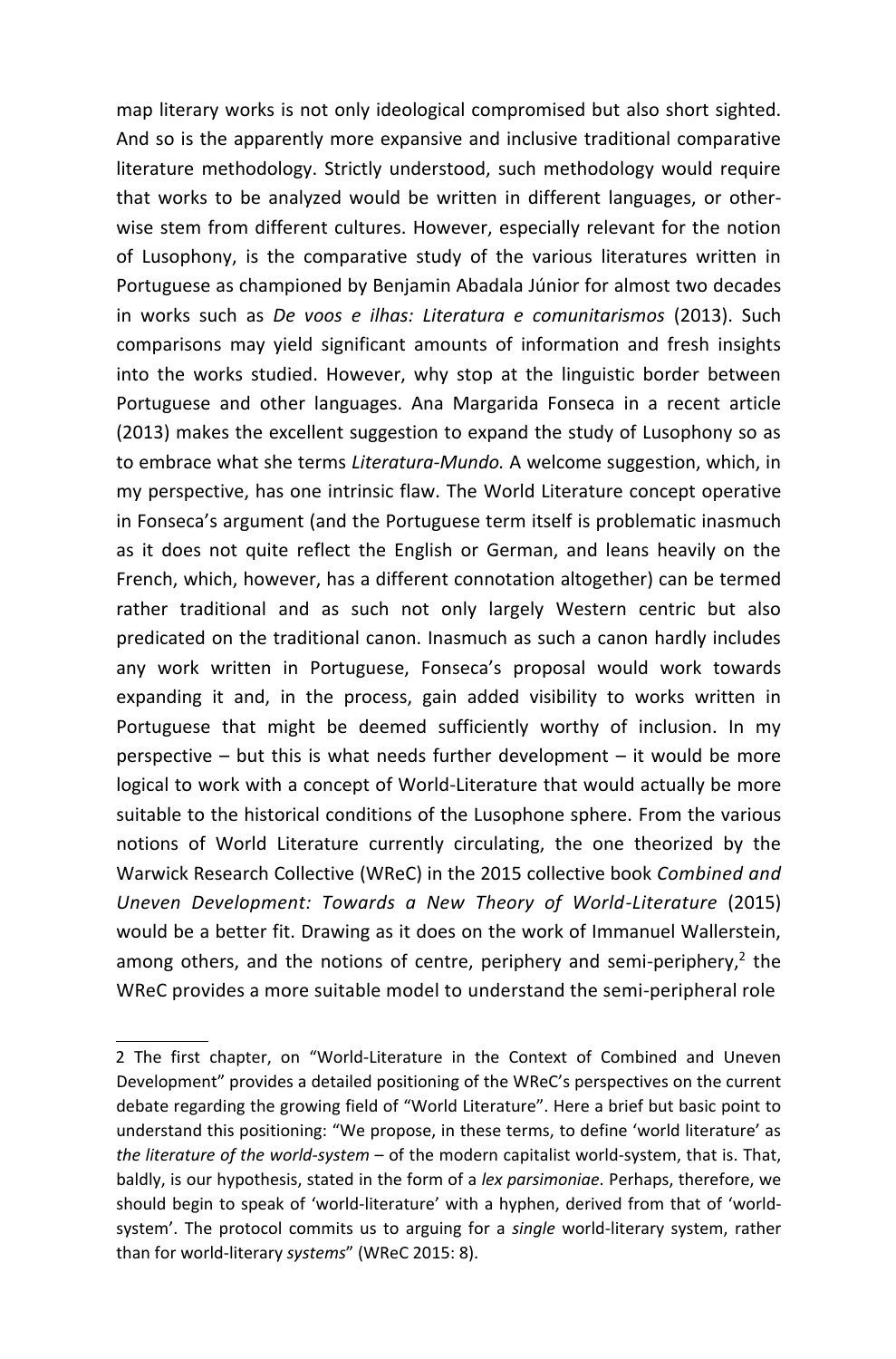played by Portugal and Portuguese literature. Furthermore, such an approach would resist the pull of the national and emphasize the need for transnational works to reflect transnational issues.

Besides literature all other arts should be considered and among these perhaps film and popular music might have a greater potential audience. Film, in particular, serves as an almost ideal platform to question the notion of Lusophony and to show its intrinsic flaws, starting by the fact that some of what would-be "Lusophone" films do not use Portuguese at all. Take Flora Gomes" *Nha Fala* (2002) as this musical comedy focuses especially on "[my] voice" but is spoken in Creole and French, not Portuguese. And yet if the term "Lusophone" is to have any use at all, then it applies only too well to a co-production drawing on France, Luxembourg and Portugal, whose director is from Guinea-Bissau and was filmed (for reasons of security) in Cape Verde. The fact that it focuses on the question of migration from the former Portuguese colonies to Europe, in this case France, and on issues of class, race, and representation, make it a clear political intervention that cannot be ignored by any consideration of whatever Lusophony aims to be. Yet, even though it is not the most difficult of the "Lusophone" films to obtain, its circulation is limited, even though its musical format would appeal to a greater audience, and its inclusion in discussions of Lusophony, as far as I know, is nonexistent. This is not exclusive to this film at all. Indeed, a systematic treatment of film in relation to Lusophony is still to be made, although some recent studies that focus on issues such as transnationalism and global cinema start moving towards such a reflection. Curiously, though in a symptomatic way is the almost complete absence of film from the very extensive collection of essays put together by Moisés de Lemos Martins (2015). Besides an essay on the genre of the Brazilian *fotonovela* by Maria Imaccolata Vassalo de Lopes the closest discussion of Lusophone cinema is the fascinating essay by Margarida Ledo Andión: "Entre-Fronteiras: O cinema como lugar xeo-político" (2015: 75-88). The essay revolves around a brief film Galícia, which is credited with being the first Galician film and was lost since 1936 until some reels were found "in a Russian Archive" (2015: 76). This essay raises a whole series of questions that cannot be addressed here, such as the relation of Galícia to Lusophony, but does not ever address any other films or discuss the concept of Lusophony. Perhaps this should not be a surprise given the difficulty of crossing disciplinary borders. Within film studies proper, even if only recently, attention to the intricate issues posed by "Lusophone" films, in and of themselves but also towards an understanding of the notion of Lusophony has been pioneered by Carolin Overhoff Ferreira. In one of her most accessible articles, "Ambivalent Transnationality: Luso-African Co-Productions After Independence (1988-2010)", published in a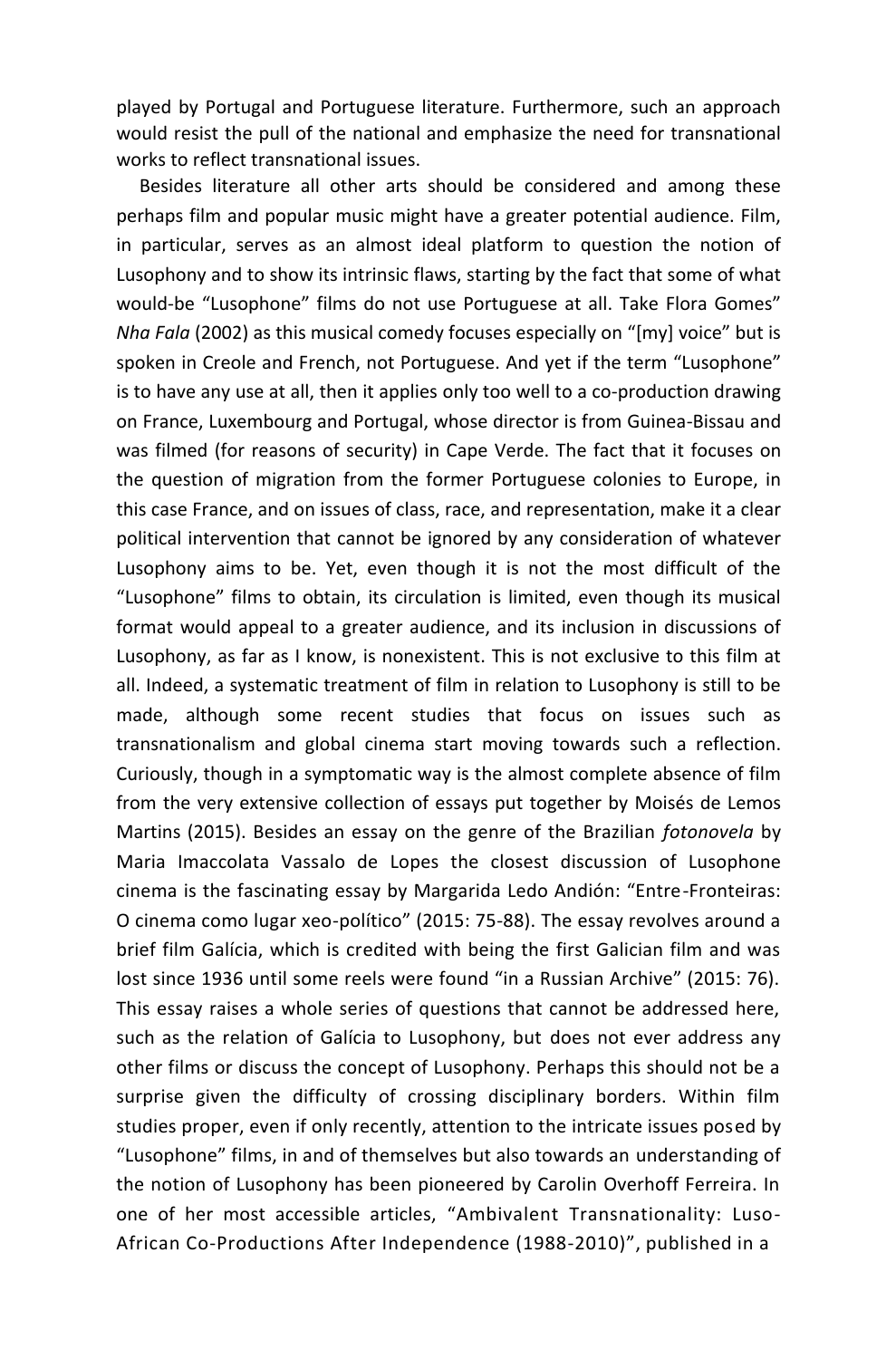special issue of the *Journal of African Cinemas* dedicated to Lusophone Cinema in 2012, Ferreira provides a wealth of information on the subject and also a brief analysis of sixteen films that foreground questions of colonial and postcolonial relations, hybridity, and transnationalism. While Ferreira seemingly maintains as neutral as possible an approach to the question of Lusophony, at times her argument seems to provide a direct indictment for what would be nothing less than attempts at cultural dominance and a whitewashing of the past. In part, such a view can be said to be based on the fact that the films in question are all co-productions with heavy Portuguese involvement in the production, especially in the case of Cape Verde where it can sometimes reach one hundred per cent. Ferreira's extensive research is crucial to gain a view of material conditions of Lusophone film beyond the merely ideological. Yet, sometimes it almost seems as if a kind of essentialism would still persist in making a distinction between African directors such as Flora Gomes, who would be capable of understanding, and relating, the complexities of their African societies, and Portuguese, or European ones, who would miss them. This might be an overstatement and I certainly would agree with Ferreira in suspecting elements of neocolonialism in situations that, in my perspective, are overdetermined by capital as it were. Or it could just be that the need for brevity and condensation at times does not allow for more detailed reflections – after all, one senses that Ferreira's article also has to address an audience who not only might never have seen the films discussed nor have any idea of the ideological twists and turns of Lusophony. So, if there is much work to be done still so as to fully understand how Lusophone film navigates Lusophony, Ferreira's work provides a crucial starting point.

Transnationality and hybridity are key elements in Lusophone film. Ferreira is clearly right in being cautious and note the proximity of these, in the Lusophone context, to the notion of Lusotropicalism. Also, drawing on the work of Will Higbee and Song Hwee Lim, Ferreira cautions against the temptation to see transnationality as just another form of internationalism. Ferreira cites Higbee and Lim (2010: 10) on the vacuity of assuming that having international casts or production teams automatically would render a given film as transnational. In the case of many Lusophone films those elements of internationalization are very evident, due in great part to financial constraints; but also because of the ability to draw from the pool of resources offered by a "Lusophone" space. Clearly, strategic partnerships are also made involving other countries, mostly drawn from within the space of the European Union, and it would not ever be just on such a level that one could see the films as transnational. Questions of national and cultural history and identity are key in many of those films so that it might even seem as any hints at a transnational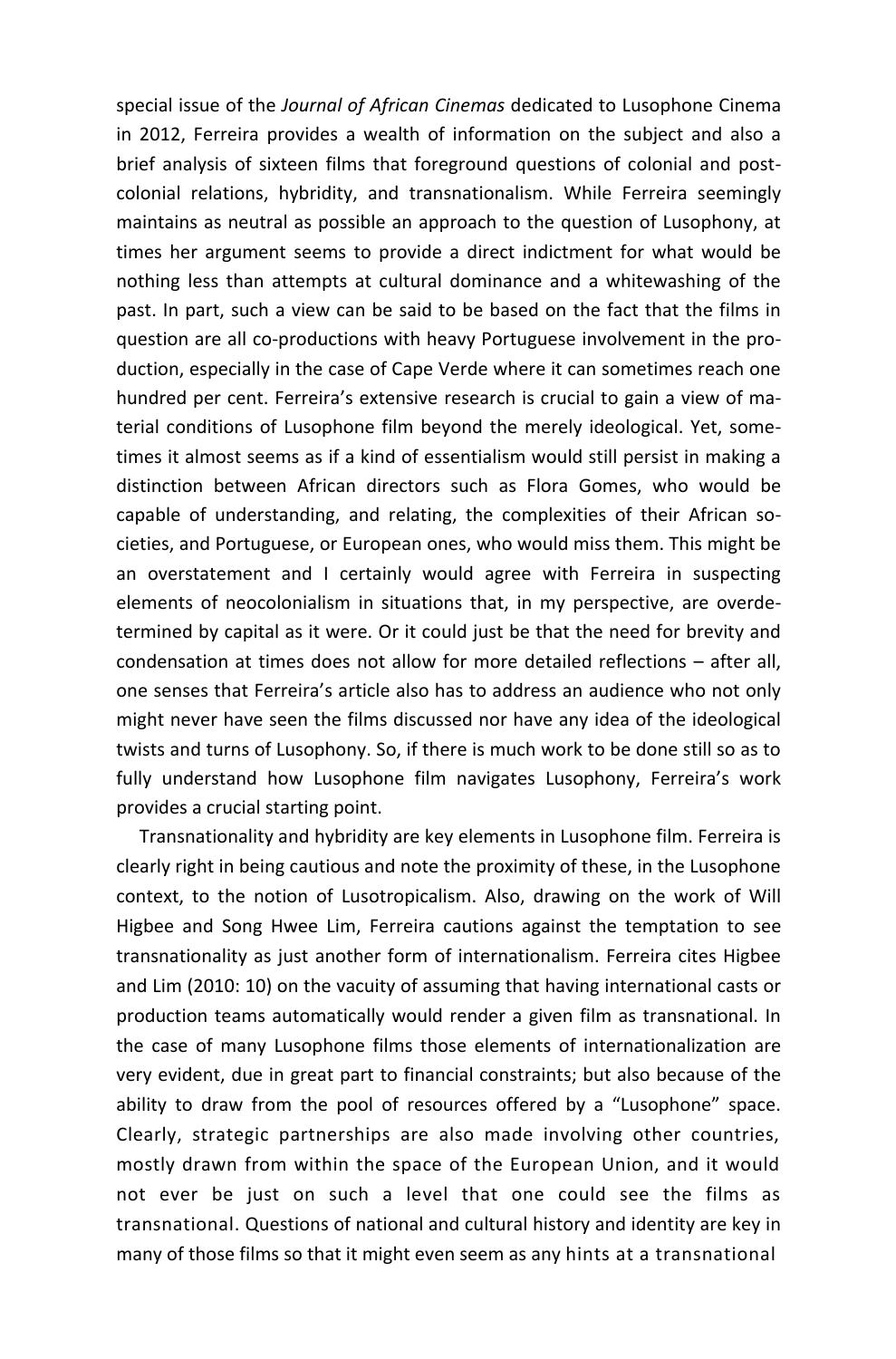understanding might be off the mark. Yet, I would argue, even in films appearing to be chiefly focused on national identity, actually the position they take is, by necessity, transnational. As I have had the opportunity to argue, in a different context, Lusophone films "are forceful, ghostly and haunting, illustrations of what Glissant and Chamoiseau refer to as the general production of disaster out of the concept of the nation-state. As such there is no romanticization of the national in any of those films" (Medeiros 2011:130).

This can be seen in many instances and, instead of drawing an imaginary line separating (mainly) Portuguese productions from (mainly) other Lusophone films, I would want to insist on the way in which to a great extent these films, just as they work out the fissures between Portugal and Africa on the one hand, or the enormous difficulties of linking to the past on the other, also, and very importantly, work against would-be normative notions of national identity. Indeed, in a film such as Margarida Cardoso's 2004 *A Costa dos Murmúrios*, based on the eponymous novel by Lídia Jorge, the multiple ways in which it exposes the impossibility of thinking Portugal in any way that would not necessarily involve Africa are inescapable. We watch the unraveling of the memories of Eva Lopo when, known as Evita, she had gone to Mozambique to marry her school sweetheart serving as a soldier in what seem to be the last moments of the colonial war. And as we do it becomes impossible not to understand the intensity with which such violence has indelibly marked an entire nation. It is not just a question of memory or of the trauma of the colonial wars or the loss of empire. Rather, what is at stake is the realization that without confronting those specters and thinking through Portugal's past without the delusional ideological lenses of a supposed exceptionality and a sort of Portuguese manifest destiny, there is no possibility for imagining the future. At this point it might seem as if precisely the concept of Lusophony, at least in its more utopian variant, might be invoked as providing precisely the sort of supranational imaginary sought after. Yet nothing could be more delusional. For instance, if one considers two other films, *Terra Sonâmbula* (Sleepwalking Land), directed by Teresa Prata (2007), based on the eponymous novel by Mia Couto, and the documentary directed by Richard Pakleppa, *Angola: saudades de quem te ama* (2005), it becomes obvious how useless a mythical Lusophony is to understand how Lusophone films function transnationally. Instead, the concept of Lusotopy, understood as referring to a geopolitical and cultural space and as such always marked, not only by the history of Portuguese colonialism, but also, and crucially, by the various resistances to it and all the political and discursive strategies invented and deployed to create an alternate, and less oppressive, reality offers new possibilities for interpretation. All three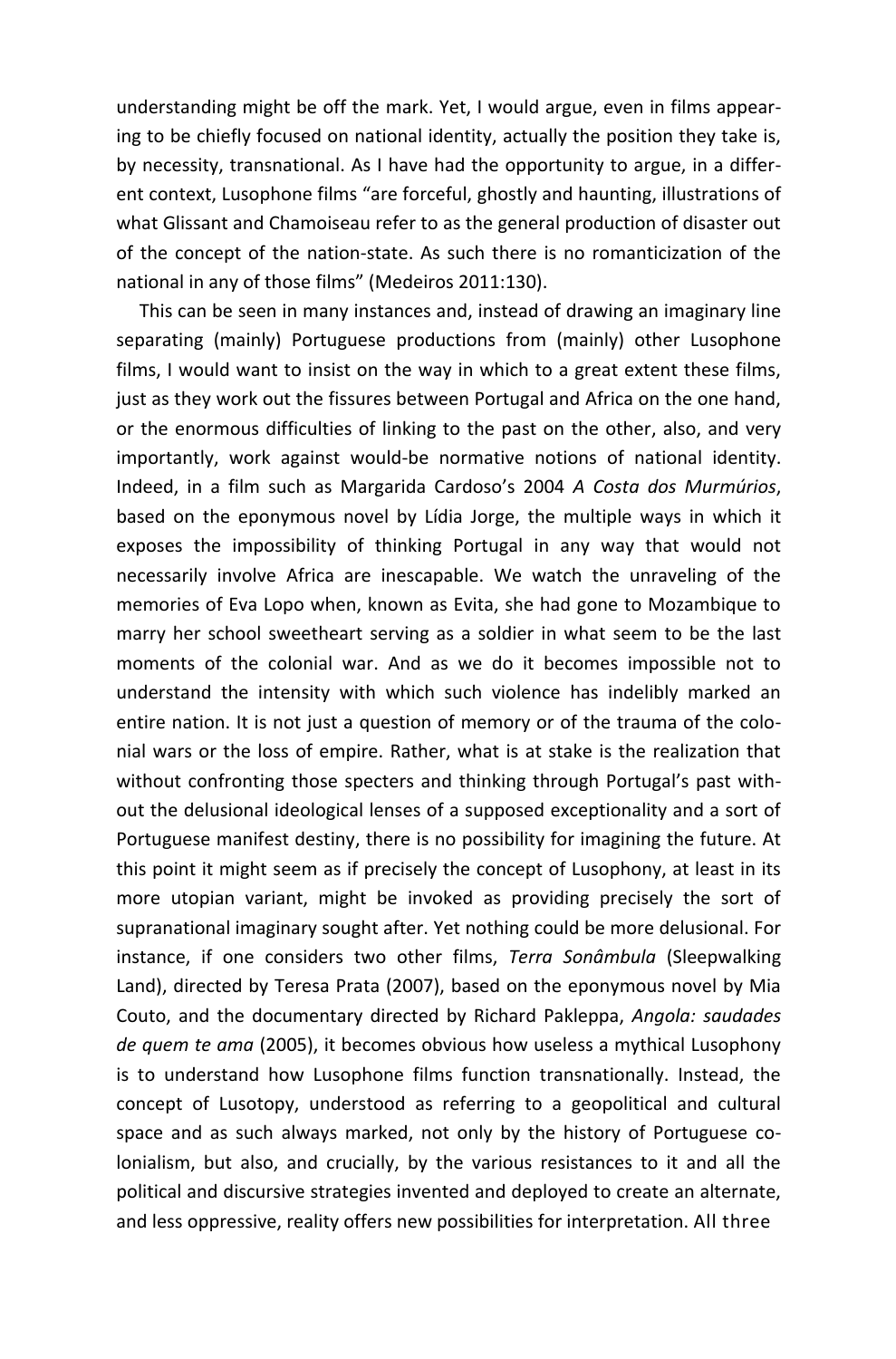films have enormous differences and yet, not at all paradoxically, it could be said that those very differences are also what brings them together. For one, all three films deal with the haunting legacies of war, be it the colonial war in the case of the first or the civil wars that engulfed both Mozambique and Angola after independence.

The ghosts may be different but not their virulence. And, just as Margarida Cardoso, drawing on Lídia Jorge, problematizes the notions of History and memory by contrasting and deconstructing them, so Teresa Prata and Richard Pakleppa, in their own way, stage this by reflecting on historical events through the refracting lens of personal letters. Briefly comparing basic synopses of the two immediately can point to some crucial similarities. Jay Weissberg, reviewing the film for *Variety*, says this about *Sleepwalking Land*:

The unquantifiable toll of Mozambique's long civil war suffuses 'sleepwalking Land,' an emotionally affecting tale-within-a-tale helmed and scripted by Brazilian-born Teresa Prata. Originating with the wanderings of a young boy and an older man before spinning into a story that adds layers of resonance, this long-gestating pic works as a parable for a society struggling to cope with its evisceration.

Weissberg 2007

The description announcing Richard Pakleppa's documentary (2005) for the 2015 Festival *Rotas e Rituais* held at the São Jorge Cinema in Lisbon soberly notes:

Richard Pakleppa takes his camera onto the streets of Angola and gather stories of all sectors of society, discovering how the country has evolved since the end of the civil war. A group of street children, a teacher, a priest, a fishmonger, a model and a rapper talk about the war and the changes that resulted from it. These are dramatic stories of post-war, in a country which, while struggling to restart it faces new problems.

Pakleppa 2015

Those "new" problems, forcefully represented in the scene showing a beautiful young woman posing for a fashion shoot in front of the ruined wreck of a cargo ship named after Karl Marx, are nothing more than the grip of neo-colonial, neo-liberal global capitalist forces that have engulfed Angola. One could say that the negative inheritance of Portuguese colonialism is still at base, at work here. But then only as one of many forces and it might do well to remember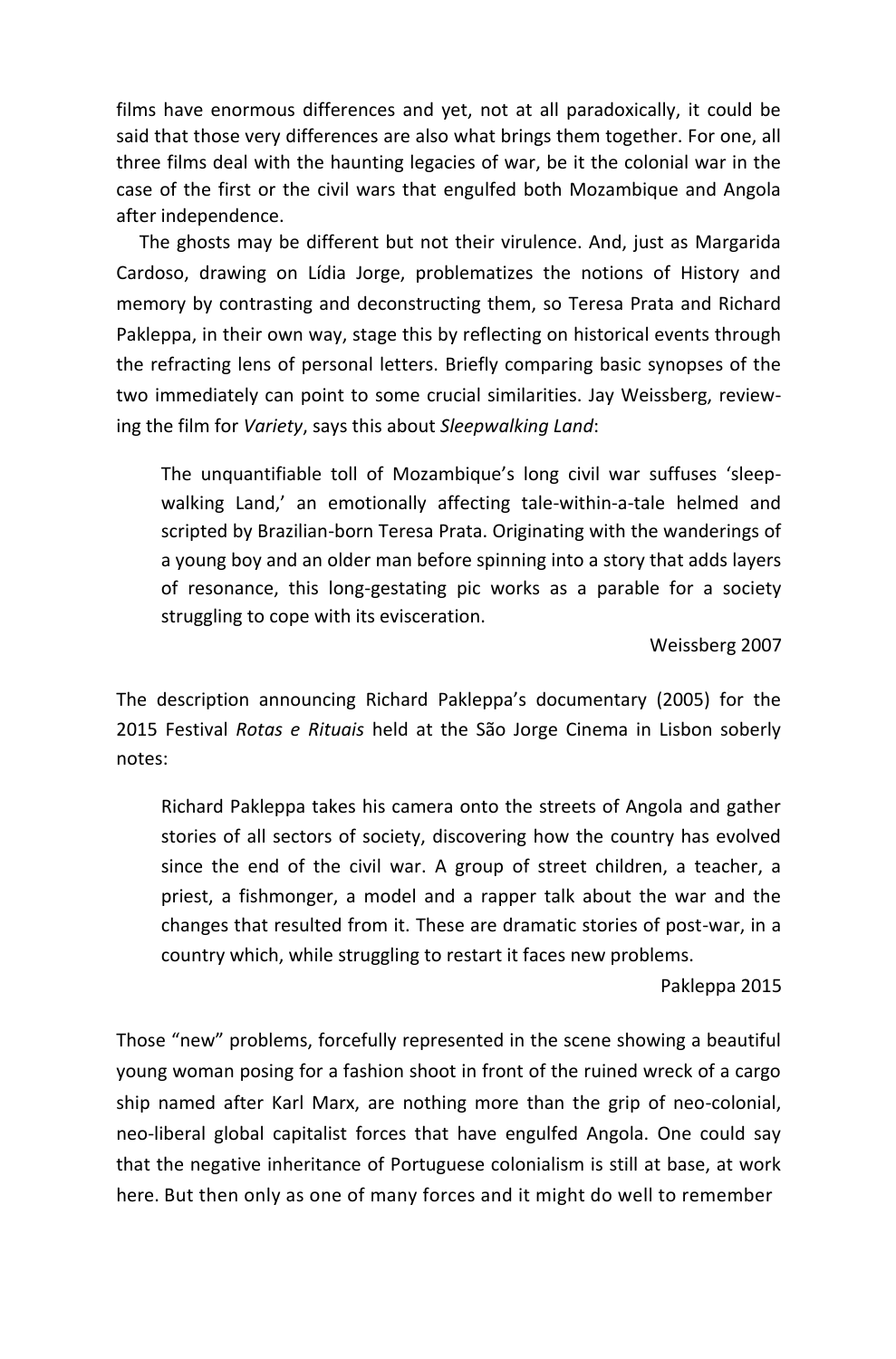that, as transnational as this film is, in this case the production is a joint venture between Mozambique and South Africa. To invoke Lusophony in such a context would miss the mark by far.

Another possible line of flight, popular music has a larger audience, potentially at least, than even film. Never innocent, its enormous potential for engaging with, and expressing, the views of youth must be understood in a constant antagonistic relation with the constraints imposed by global capitalism. Like film, or for that matter, literature as well, popular music is suffused by a multitude of influences, only some of which within the sphere of Lusophony. The interaction between popular music, Lusophony, imperial and colonial imaginaries and concrete experiences is very complex. In spite, of some excellent preliminary studies there is still much that needs to be explored. A documentary such as *Lusofonia, a (R)Evolução* produced as part of the Red Bull Academy in 2006 provides a good point of entry to try to explore the diversity of elements pertaining to the musical movements circulating between Africa, Brazil, Angola, Mozambique, and Cape Verde and how they are never either unidirectional nor limited to a Lusophone space as other global influences also assume great relevance. Writing in *Norient: Network for Local and Global Sounds and Media Culture*, Barbara Alge in 2015 notes how the documentary presents discourses of Atlantic routes and roots in Lusophone popular music. At times, it might seem as if Lisbon would hold a central, or pivotal role in such transnational movements. Whatever truth there might be in that it is a limited one, dependent as it is on the conditions imposed by imperial migrations and the fact that Africa, in general, with perhaps the partial exception of South Africa, still remains more invisible on the world stage so that if an Angolan urban form such as *kuduro*<sup>3</sup> gets picked up in Lisbon, as it did, then its chances of breaking into other parts of the world, as it also did, naturally increase. Lisbon's role here though, is not so much as a centre but rather as a semi-periphery in the sense given to it by Immanuel Wallerstein.

<sup>3</sup> *Kuduro* is primarily an urban street dance originating around 1980 in Luanda. Extremely versatile and highly demanding it has become an important form of expression and reflection on the starkest of social problems while remaining extremely appealing and direct. It has been receiving wide critical attention, out of which I would single out two studies: one more general, by Marissa Moorman, on "Anatomy of Kuduro: Articulating the Angolan Body Politic after the War" (2014) and the other, more specific, by Stefanie Alisch and Nadine Siegert, on "Grooving on Broken: Dancing War Trauma in Angolan Kuduro" (2013).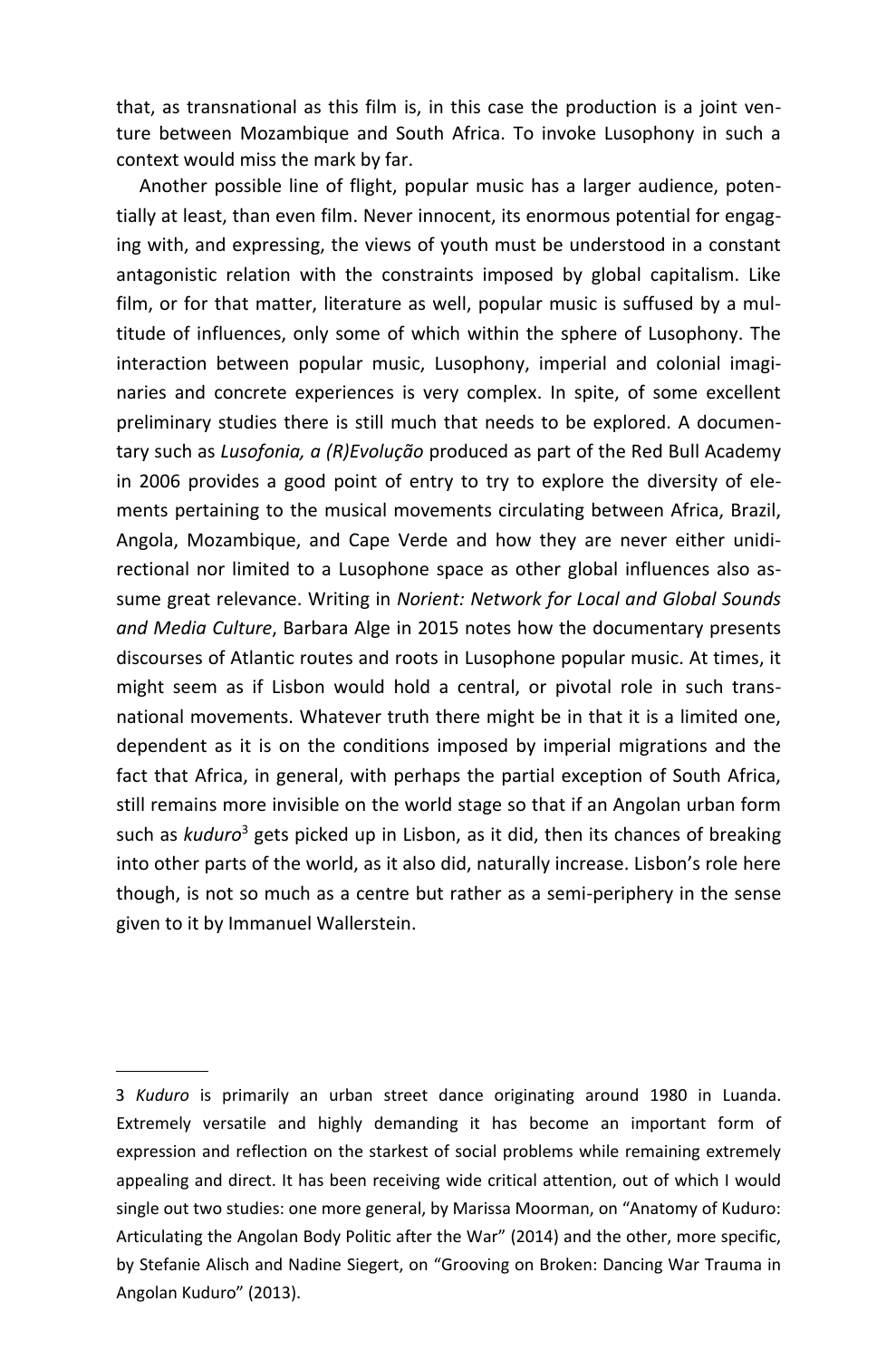#### **3 Bicho do Mato**

As it facilitates the contact and exchange between centre and periphery, Lisbon naturally seems to figure prominently and has more of a chance of developing its own versions of the cultural forms that traverse through it. Should one be interested in Lusophony as a nexus of possibilities for the future, an interest in such cultural forms as *kuduro* and Portuguese hip hop or *rap tuga* (from "tuga" a slang term for Portuguese) would seem more than obvious. Yet, even in discussions of Lusophony more open to various forms of new media, such as the large volume of essays on Lusophony and interculturality already mentioned, there seems to be no space for such music forms. As with film, it is more within the area of cultural studies or ethnomusicology that one finds proper attention given to these new musical forms and their importance as transnational cultural expressions. The only study so far to have appeared in Portugal, *Ritmo & Poesia. Os caminhos do Rap* by António Concorda Contador and Emanuel Lemos Ferreira (1997), might be limited but provides much information to help understand the beginnings of hip hop in Portugal and the transition from essentially North American models using English lyrics to an expression of specific Portuguese experiences. These, as could not but be, besides orienting themselves to a variety of influences from Africa and Brazil, also tend to focus on concrete social issues such as racism. As Fernando Arenas notes, 'since the 1990s, there has been a boom of young Portuguese artists of African descent recording hip-hop, soul, reggae, jazz-inflected, funk, African-fusion music, or electronica, sung in Portuguese and variants of Cape Verdean Kriolu" (Arenas 2015: 359). The designation of "Portuguese" is apt but not always accurate. In some cases, though living for most of their lives in Portugal, the artists might not have citizenship, or more significantly, might feel that being in Portugal, or being Portuguese, is simply a fait-divers and they might as well be in other cities. Obviously, that too is not that simple. However, what interests me is the, sometimes very open, refusal of the category of the national in favour of the transnational or, at least, an international, more cosmopolitan, way of looking at identity. Arenas continues:

Many Luso-African hip-hop artists have documented and denounced the lives of marginalized Afro-descendant youths in Portugal, in addition to expressing hopes for a better life in a more tolerant and accepting society, while identifying with and appropriating the globalized aesthetics, language, sounds, and countercultural ideology of African American inner city youth.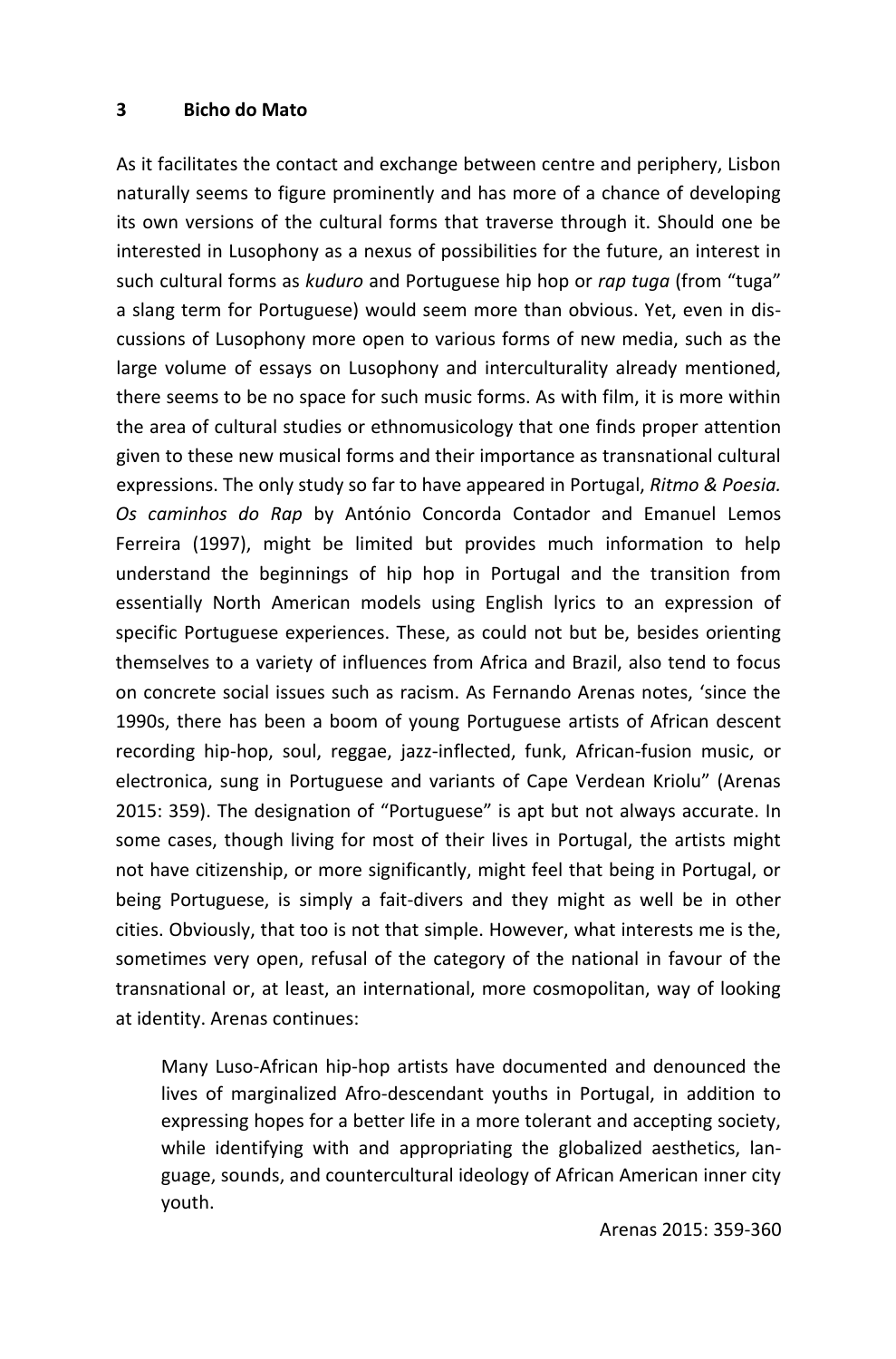More pertinent than the derivations from "African American inner city youth" are the connections between the various parts of Africa and Lisbon, and Brazil. *Kuduro*, for instance, though originating in the streets of Luanda, manages to reach a significantly larger audience when filtered through Lisbon and this kind of circulation and diffusion would be key for adepts of Lusophony to explore further. Jayna Brown, in a comparative study on "Global Pop Music and Utopian Impulse" makes crucial observations on *kuduro*, its different forms and the wide gap in experience between the streets of Luanda and the club scene and studio in Lisbon. As she notes, war was all pervasive in Angola and that cannot be ignored or erased: "Watching the videos from the Luandan suburbs, the first thing to notice is the number of dancers who are amputees, scores of young men and women, boys and girls who have lost their limbs" (Brown 2010: 141). No matter how harsh the conditions of life in the Lisbon peripheral zones might be, it still is worlds apart. Given the development of hip hop in Portugal and elsewhere in the last two decades, and the variety of forces it confronts, any attempt at a neat categorization will be no more than a crude simplification. Yet I am willing to risk that in order to focus, very briefly, on what I think would be crucial for an understanding of Lusophony as a potentially utopian project rather than just a mere reflection of the haunted logic of Postempire, which, in my view, is how it largely functions (or not). The differences between music produced in Africa and the version of it issuing from Lisbon and its suburbs is not what interests me even though those differences are certainly important. Rather, the dividing line I would like to draw would be between the kind of music, no matter by whom, which serves primarily to feed the commercial interests of the assorted studios and mainstream labels, and the music with a strong social critique function. Or, in the terms of a leading contemporary performer, MC Valete, the difference is between "rap sujo ou de combate" (dirty or fighting rap) and "rap piroso" (for which the term *kitsch* does not even begin to adequately serve as a translation; see Abreu 2017).

The very beginning of hip hop in Portugal in the mid-nineties, though made by several young artists, is due, in great part to one, General D, who had a large impact and visibility then, before basically disappearing completely from the musical scene to which he would only return, in part, in 2014. Vítor Belanciano, one of the better known music critics in Portugal interviewed him in London, where he resides, at the beginning of 2014 and in brief lines sketched out how important he had been not only for the start of hip hop in Portugal but also for the way he remained an important influence to the present (Belanciano 2014). What is more striking about General D is the way in which he confronted the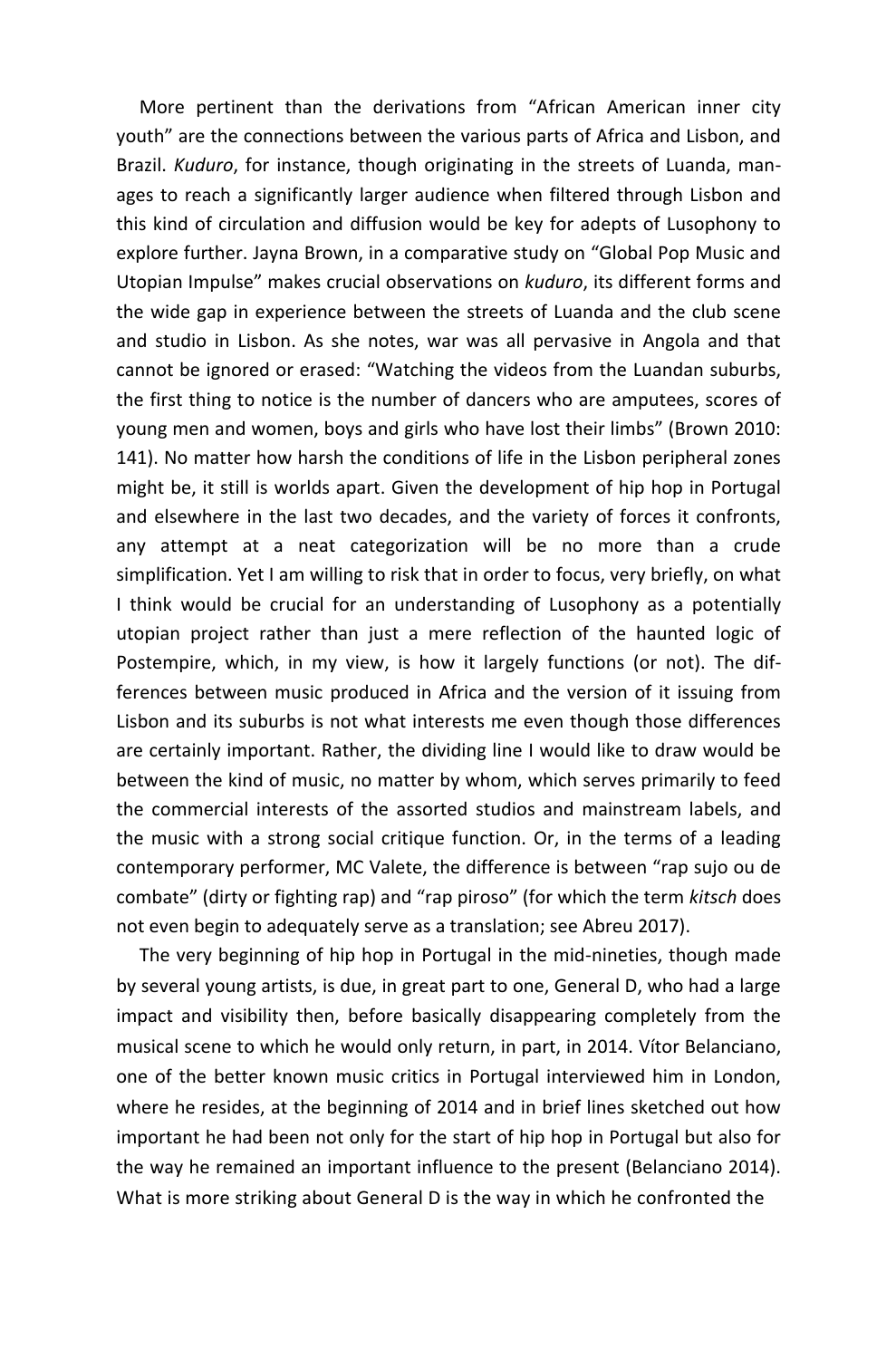cherished Portuguese myths surrounding issues such as race and oppression clearly and directly without any subterfuge or dissimulation. As Belanciano notes, when the singer – Sérgio Matsinhe, born in Mozambique in 1971, emigrated to the south margin of Lisbon aged two – became the face of hip hop in Portugal neither was he prepared for what would follow nor was Portugal ready for him and his social and political discourse (Belanciano 2014). Yet, as critical as General D was of Portugal – the refrain of one of his songs, *"Portukkal é um erro"* (Portukkkal is a mistake) leaves no room for doubts – his engagement with the flawed reality of Portuguese society though built on alienation and critical acumen was anything but alien.

The question is whether, in the ensuing twenty years, Portuguese society has become more ready for such a message. The type of critical perspective conveyed by General D has found other interpreters. MC Valete (Keidge Torres Lima), in particular, can be seen as a leading exponent of a rap that is unabashedly on the left and linked to a tradition that is both Lusophone and global with specific references to Angola as much as to world conflicts, as well as a whole host of cultural and political heroes from Marx and Trotsky to Saramago and Mia Couto. Inequality is what such hip hop denounces be it in racial, class, or even gender terms – as can be seen in his collaboration with female artists such as Capicua and especially W-Magic. In "Bicho do Mato" a song by W-Magic with Valete, her use of the refrain, "Não sou a princesa, sou o bicho do mato" ("I am not the princess, I am the wild beast") is doubly subversive: on the one hand it puts forward a forceful criticism of both patriarchal and racial structures of oppression; and on the other hand, in its ironic reference to the popular Brazilian fotonovela, with the eponymous title, it is an ironic, and defiant, resistance to the ideological insidiousness with which the media work to sustain the hoariest of stereotypes. Sometimes, as in "Fim da Ditadura" (2006) the references are multiple and simultaneous as Valete draws together both the Portuguese and Brazilian dictatorships and the more recent assertions of US imperialism, while borrowing some of the distinctive rhythm and cadence of Chico Buarque's "Fado Tropical" (1973) in a very clear example of the type of fusion Lusophony would like to claim. Or consider some of the lyrics in "Rap consciente" the one song used to announce his come back after an extended period away from the music scene:

*Como se a cultura tivesse sido subornada*, *Estamos sem voz há muito tempo, nação desgovernada (…) Manos em Angola perseguidos por ativismo Geração Snapchat ancorada no narcisismo*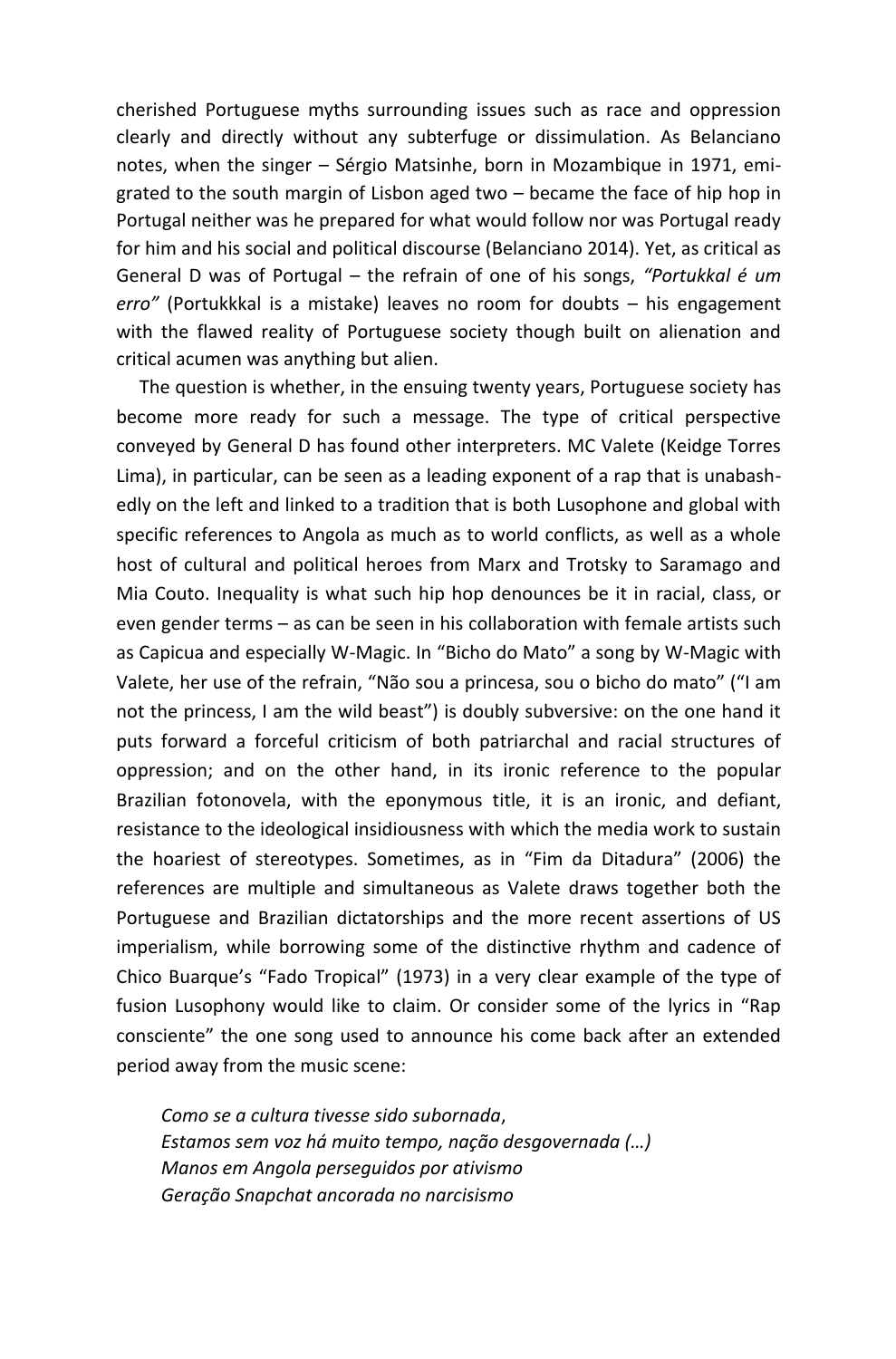As if culture had been bribed For a long time we have not had a voice, rogue nation (…) Brothers in Angola persecuted for activism Snapchat generation tied to narcissism

Such lyrics are welcome as an antidote to some of the most rancid forms of nostalgia for a lost imperial greatness that never was, whose ghosts never cease to always return to haunt us. I am guardedly optimistic about the possibilities for a future change of Lusophony away and beyond being a mere expression of the haunted logic of postempire. Focusing on Lusotopy one can hope to work towards constructing a different future, a future that builds on all the riches and all the wounds, many not yet healed, of the intersections derived from Portuguese colonialism. But until then it is helpful to keep reminding ourselves of Walter Benjamin's sixth thesis on the concept of History from 1940: "Only that historian will have the gift of fanning the spark of hope in the past who is firmly convinced that *even the dead* will not be safe from the enemy if he wins. And this enemy has not ceased to be victorious" (Benjamin 1968: 255).

#### **References**

- Abdala Júnior, B. 2003, *De vôos e ilhas: Literatura e Comunitarismos*, Rio de Janeiro, Ateliê Editorial.
- Alisch, S. & Siegert, N. 2013, "Grooving on Broken: Dancing War Trauma in Angolan Kuduro", *in* L. Bischoff and S. d. Van Peer eds., *Art and Trauma in Africa: Representations of Reconciliation in Music, Visual Arts, Literature and Film*, London and New York, I. B. Tauris: 56-68.
- Andión, M. L. 2015, "Entre-Fronteiras: O cinema como lugar xeo-político", in M. de L. Martins ed., *Lusofonia e Interculturalidade. Promessa e Travessia*, Vila Nova de Famalicão, Edições Húmus,: 75-88.
- Arenas, F. 2011, *Lusophone Africa: Beyond Independence*, Minneapolis, University of Minnesota Press.
- Benjamin, W. 1968, "These on the Philosophy of History", in H. Arendt ed., *Illuminations*, New York, Schocken Books: 253-264.
- Benjamin, W. 1980, "Über den Begriff der Geschichte", in R. Tiedemann & H. Schweppenhäuser eds., *Gesammelte Schriften*, Vol. I.2, Frankfurt a.M., Suhrkamp: 691-704.
- Brown, J. 2010, "Buzz and Rumble: Global Pop Music and Utopian Impulse", *Social Text*,  $102.125 - 146$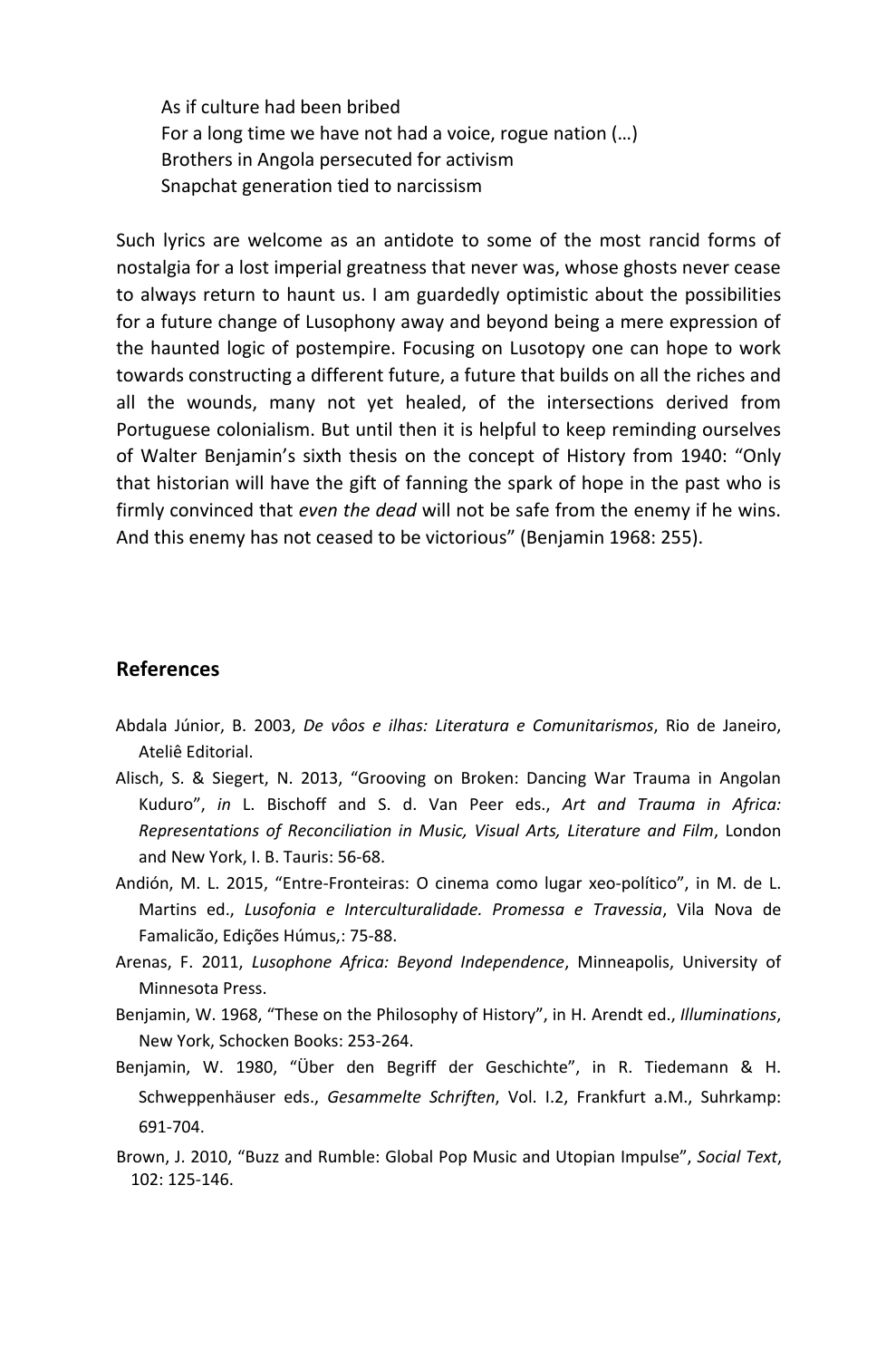- Cahen, M. 2013, "A CPLP, uma organisação para quê?", *Portuguese Studies Review*, 23 (1): 67-96.
- Cahen, M. 2015, "'Portugal Is in the Sky': Conceptual Considerations on Communities, Lusitanity, and Lusophony", in E. Morier-Genoud E. & M. Cahen eds., *Imperial Migrations. Migration, Diasporas and Citizenship*, London, Palgrave Macmillan: 297- 315.

Cardoso, M. ed., 2004, *A Costa dos Murmúrios*, Lisboa, Atalanta Filmes.

- Contador, A. C. & Ferreira, E. L. 1997, *Ritmo & Poesia. Os caminhos do Rap*, Lisbon, Assírio & Alvim.
- Ferreira, C. O. 2011, "Ambivalent Transnationality: Luso-African Co-Productions After Independence", *Journal of African Cinemas*, 3 (2): 221-245.
- Fonseca, A. M. 2013, "Em português nos entendemos? Lusofonia, literatura-mundo, e as derives da escrita", *Configurações*, 12: 105-116.

Higbee, W. & Lim, S. H. 2010, "Concepts of transnational cinema: towards a critical transnationalism in film studies", *Transnational Cinemas*, 1 (1): 7-21.

Jorge, L. 1988, *A Costa dos Murmúrios*, Lisboa, Edições D. Quixote.

Lopes, M. I. V. de 2015, "Narrativas da lusofonia: memoria e identidade na telenovela brasileira", in M. de L. Martins ed., 2015, *Lusofonia e Interculturalidade. Promessa e Travessia*, Vila Nova de Famalicão, Edições Húmus, pp. 57-74.

Lourenço, E. 1999, *A Nau de Ícaro Seguido de Miragem da Lusofonia*, Lisboa, Gradiva. *Lusotopie IV*, 1997, « Lusotropicalisme. Idéologies coloniales et identités nationales

dans les mondes lusophones », (eds. D. Couto, A. Enders & Y. Léonard), <http://www .persee.fr/issue/luso\_1257-0273\_1997\_num\_4\_1?sectionId=luso\_1257-0273\_1997\_ num 4 1 1097>, accessed on 8 June 2018.

Margarido, A. 2000, *A Lusofonia e os Lusófonos. Novos Mitos Portugueses*, Lisboa, Edições Universitárias Lusófonas.

- Marissa, M. J. 2014, "Anatomy of Kuduro: Articulating the Angolan Body Politic After the War", *African Studies Review*, 57 (3): 21-40.
- Martins, M. de Lemos ed., 2015, *Lusofonia e Interculturalidade. Promessa e Travessia*, Vila Nova de Famalicão, Edições Húmus.
- Medeiros, P. 2006, "Lusofonia: Discursos e Representações", *O Cabo dos Trabalhos: Revista Electrónica dos Programas de Mestrado e Doutoramento do CES/FEUC/ FLUC*, 1: 1-28.
- Medeiros, P. de 2011, "Spectral Postcoloniality: Lusophone Postcolonial Film and the Imaginary of the Nation", in S. Ponzanesi and M. Waller eds., *Postcolonial Cinema Studies*, London and New York, Routledge: 129-142.
- Medeiros, P. de 2012, "Negative inheritances: Articulating postcolonial critique and cultural memory", in E. Brugioni *et ali.* eds, *Itinerâncias: Percursos e Representações da Pós-Colonialidade / Journeys: Postcolonial Trajectories and Representations*, Braga, Húmus, Universidade do Minho, Centro de Estudos Humanísticos: 49-62.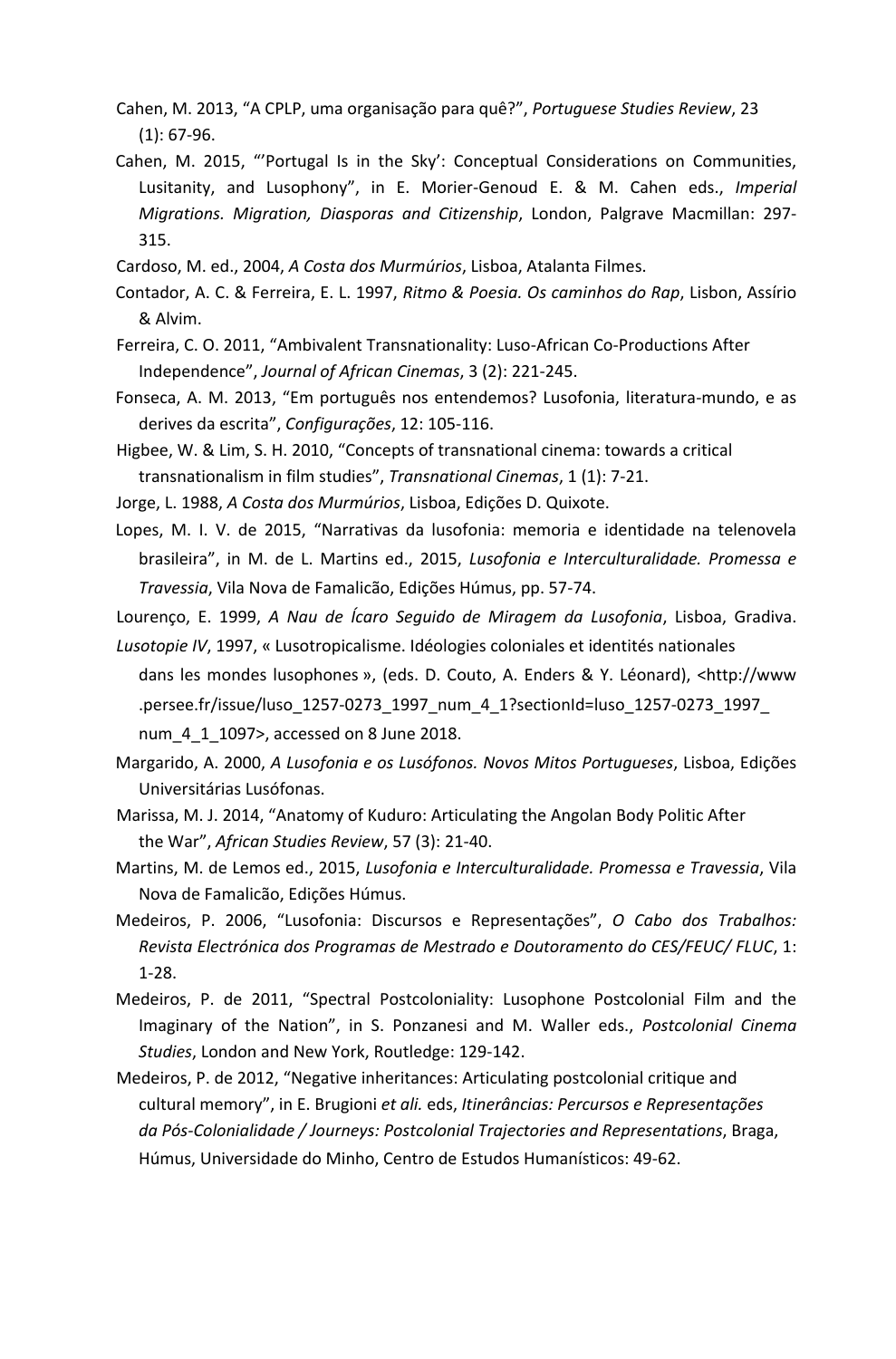- Rothberg, M. 2009, *Multidirectional Memory: Remembering the Holocaust in the Age of Decolonization*, Stanford, Stanford University Press.
- Santos, B. de Sousa 2002, "Between Prospero and Caliban: Colonialism, Postcolonialism, and Inter-Identity", *Luso-Brazilian Review*, 39 (2): 1-43.
- Wallerstein, I. 2004, *World-Systems Analysis: An Introduction*, Durham (NC), Duke University Press.
- WReC (Warwick Research Collective) 2015, *Combined and Uneven Development: Towards a New Theory of World-Literature*, Liverpool, Liverpool University Press.

#### *Newspapers and Magazines*

- Abreu, R. M. 2017, "Valete lança forte ataque aos 'pirosos', 'vendidos' e 'azeiteiros' do hip-hop em Portugal. E o alvo não é Piruka", *BLITZ Notícias*, 6 June 2017, <http:// blitz.sapo.pt/principal/update/2017-06-06-Valete-lanca-forte-ataque-aos-pirososvendidos- e-azeiteiros-do-hip-hop-em-Portugal.-E-o-alvo-nao-e-Piruka>, accessed on 7 June 2018.
- Alge, B. 2015, "*Lusofonia, a (R)Evolução: Discourses of Atlantic Roots and Routes in 'Luso World Music"*, *Norient: Network for Local and Global Sounds and Media Culture*, 6 March 2015, <https://norient.com/academic/alge2013/>, accessed on 7 June 2018.
- Belanciano, V. 2014, "General D: Uma história nunca contada", *Público*, 14 March 2014, <https://www.publico.pt/2014/03/14/culturaipsilon/noticia/general-d-uma-histo-rianunca-contada-331877>, accessed on 7 June 2018.
- Pakleppa, R. 2012, "Angola, Saudades de quem te ama", Festival "Rotas E Rituais", Lisbon. <http://www.rotaserituais.com/en/angola-saudades-de-quem-te-ama/>, accessed on 7 June 2018.
- Ribeiro, A. Pinto 2013, "Para acabar de vez com a Lusofonia", *Público*, 18 January 2013. <https://www.publico.pt/2013/01/18/jornal/para-acabar-de-vez-com-a-lusofo-nia-25877639>, accessed on 7 June 2018.
- Wintour, P. 2018, "Foreign Office policy of Global Britain is 'superficial rebranding'", *The Guardian* 12 March, <https://www.theguardian.com/politics/2018/mar/12/ foreignoffice-policy-of-global-britain-is-superficial-rebranding>, accessed on 7 June 2018.

## *Pictures and Music*

Gomes, F. ed., 2002, *Nha Fala*, Fado Filmes, Les Films du Mai, Samsa Film.

Pakleppa, R. ed., 2005, *Angola, saudades de quem te ama*, Angola, Luna Films.

- Prata, T. ed., 2007, *Sleepwalking Land*, 2007, England, HB Films.
- Valete, MC 2006, "Fim da Ditadura", <https://www.youtube.com/watch?v=fQZ9q DS8RvY>, accessed on 7 June 2018.
- Valete, MC 2017, "Rap Consciente", Lisbon, Baghira, <https://www.youtube.com/ watch?v=nB7FGhP9-L4>, accessed on 7 June 2018.